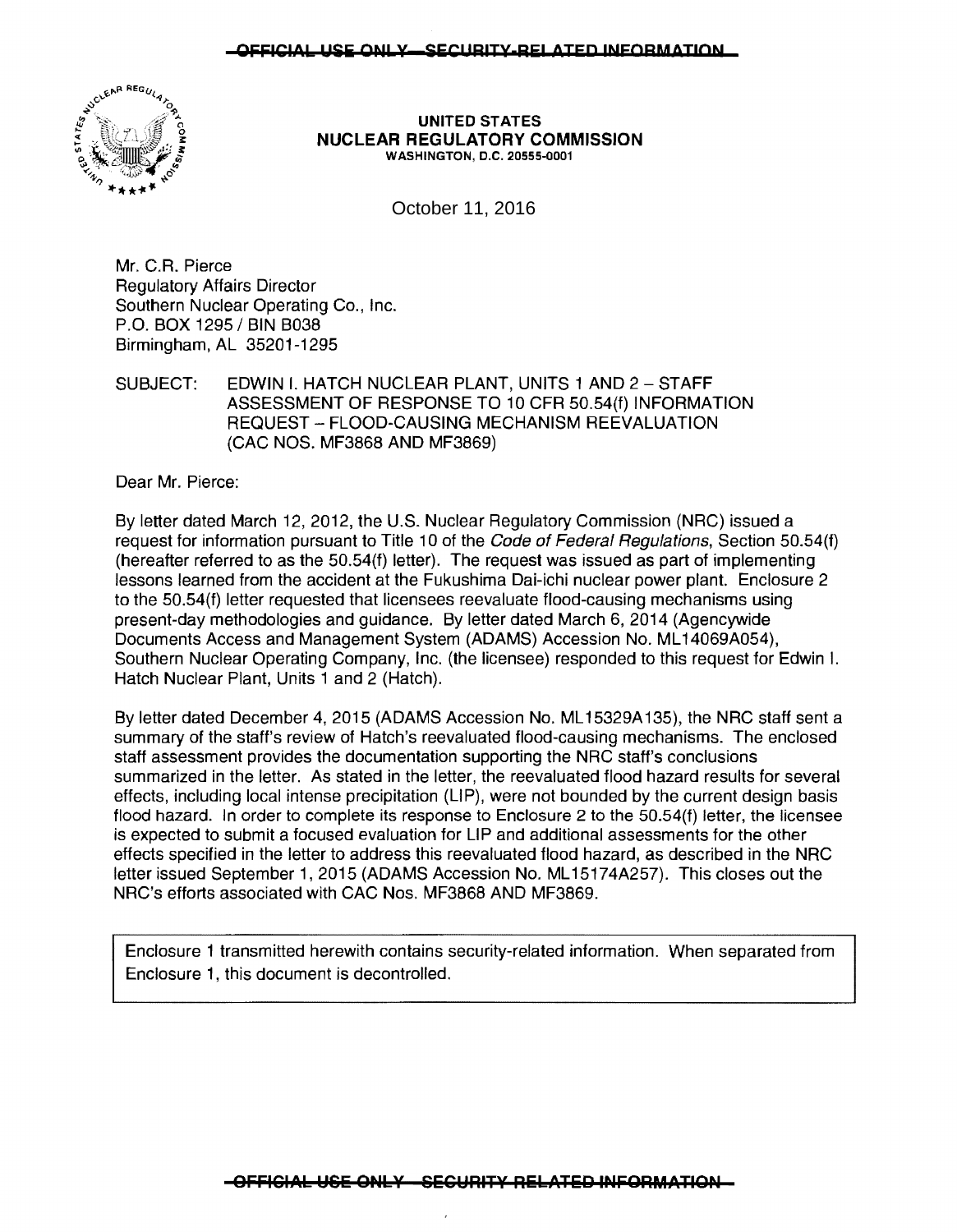#### **OFFICIAL USE ONLY-SECURITY-RELATED INFORMATION**

C. Pierce - 2 -

If you have any questions, please contact me at (301) 415-1056 or e-mail at Lauren.Gibson@nrc.gov.

Sincerely,

Lauren Katt Gitzen

Lauren Gibson, Project Manager Hazards Management Branch Japan Lessons-Learned Division Office of Nuclear Reactor Regulation

Docket Nos. 50-321 and 50-366

Enclosures:

- 1. Staff Assessment of Flood Hazard Reevaluation Report (non-public, security-related information)
- 2. Staff Assessment of Flood Hazard Reevaluation Report (public)

cc w/encl: Distribution via Listserv

**OFFICIAL USE ONLY-SECURITY-RELATED INFORMATION**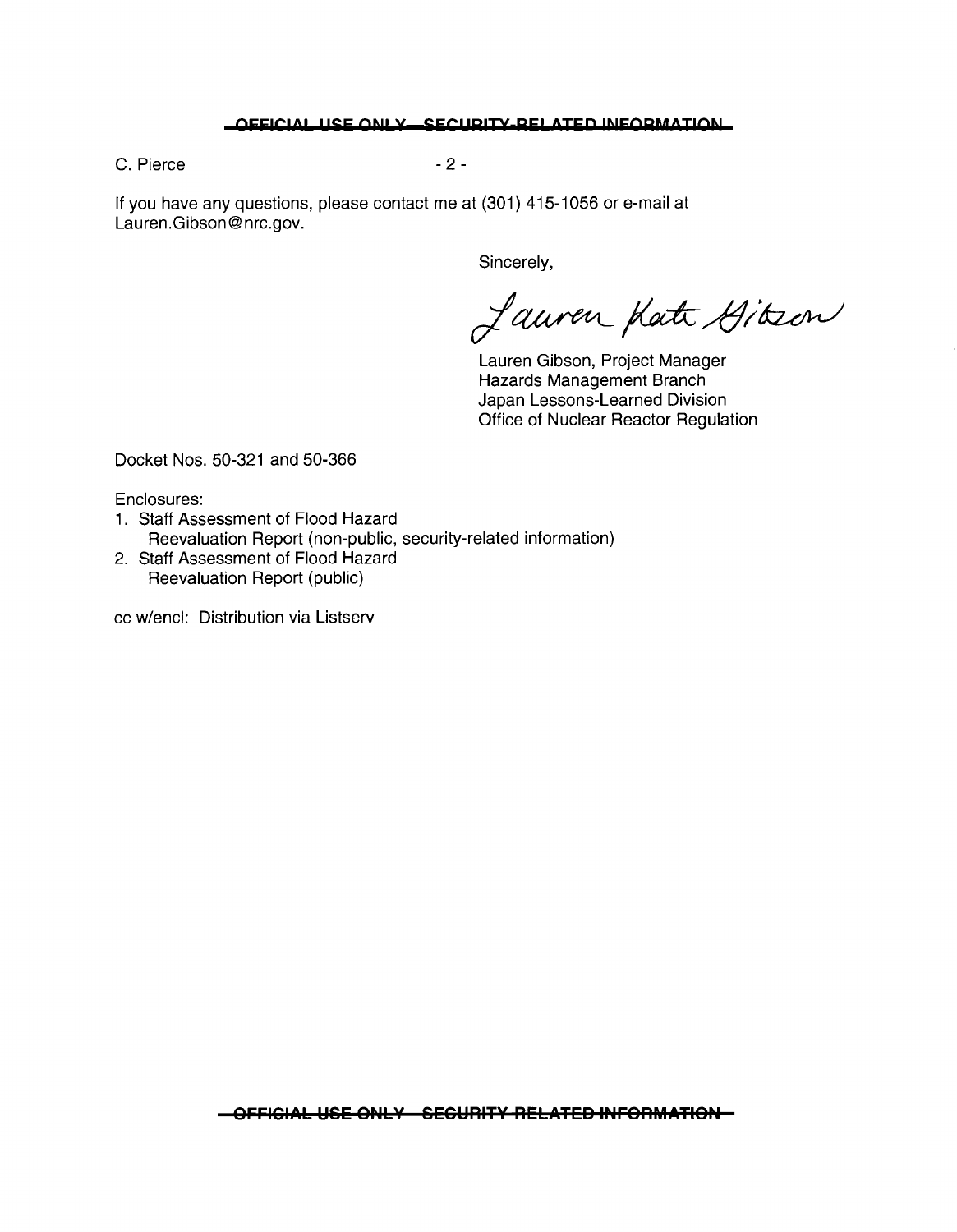# **OFFICIAL USE ONLY SECURITY-RELATED INFORMATION**

#### STAFF ASSESSMENT BY THE OFFICE OF NUCLEAR REACTOR REGULATION RELATED TO FLOODING HAZARD REEVALUATION REPORT NEAR-TERM TASK FORCE RECOMMENDATION 2.1 EDWIN I. HATCH NUCLEAR PLANT. UNITS 1 AND 2 DOCKET NOS. 50-321 AND 50-366

#### 1.0 INTRODUCTION

By letter dated March 12, 2012 (NRC, 2012a), the U.S. Nuclear Regulatory Commission (NRC) issued a request for information to all power reactor licensees and holders of construction permits in active or deferred status, pursuant to Title 10 of the Code of Federal Regulations  $(10 \text{ CFR})$ , Section 50.54(f) (hereafter referred to as the 50.54(f) letter). The request was made in connection with the implementation of the lessons learned from the 2011 accident at the Fukushima Dai-ichi nuclear power plant, as documented in the NRC's Near-Term Task Force (NTIF) Report (NRC, 2011a). Recommendation 2.1 in that document recommended that the staff issue orders to all licensees to reevaluate seismic and flooding hazards for their sites against current NRC requirements and guidance. Subsequent staff requirements memoranda associated with SECY-11-0124 (NRC, 2011b) and SECY-11-0137 (NRC, 2011c) directed the NRC staff to address this recommendation through issuance of a request for information to licensees pursuant to 10 CFR 50.54(f).

Enclosure 2 to the 50.54(f) letter (NRC, 2012a) requested that licensees reevaluate the flood hazard for their respective sites using present-day methods and regulatory guidance used by the NRC staff when reviewing applications for early site permits (ESPs) and combined licenses (COLs). The required response section of Enclosure 2 specified that the NRC staff would provide a prioritization plan indicating Flooding Hazard Reevaluation Report **(FHRR)** deadlines for each plant. On May 11, 2012, the staff issued its prioritization of the FHRRs (NRC, 2012b).

If the reevaluated hazard for any flood-causing mechanism is not "bounded" by the plant's current design-basis (CDB) flood hazard, an additional assessment of plant response is necessary, as described in the 50.54(f) letter and COMSECY-15-0019, "Mitigating Strategies and Flooding Hazard Reevaluation Action Plan" (NRC, 2015b).

By letter dated March 6, 2014 (SNC, 2014a), Southern Nuclear Operating Company, Inc. (SNC, the licensee) provided its FHRR for Edwin I. Hatch Nuclear Plant (HNP, Hatch), Units 1 and 2. The NRC staff issued two sets of requests for additional information (RAls) to the licensee by letter dated June 23, 2014 (NRC, 2014a), and by e-mail dated May 4, 2015 (NRC, 2015a). respectively. The licensee responded to the RAls by letters dated August 6, 2014 (SNC, 2014b), and June 3, 2015 (SNC, 2015), respectively. The NRC staff transmitted information needs to the licensee on October 1, 2015, as documented in the NRC's audit report for Hatch (NRC, 2016b). The licensee's responses to the information needs were provided in the licensee's electronic reading room portal on October 13, 2015. Based on discussions held in February 2016, the NRG staff requested that the responses to Questions 1 and 8 from the October 1, 2015, list of information needs be provided on the docket. The licensee provided the NRG with the responses to Questions 1 and 8 by letter dated March 7, 2016 (SNG, 2016).

The licensee stated in FHRR Section 7 (SNC, 2014a) that interim actions and procedures exist to address flooding as a result of reevaluated LIP hazard elevation. Additionally, the licensee states that interim actions and procedures are planned to address flooding as a result of the

Enclosure

**8FFICIAL USE ONLY-SECURITY-RELATED INFORMATION**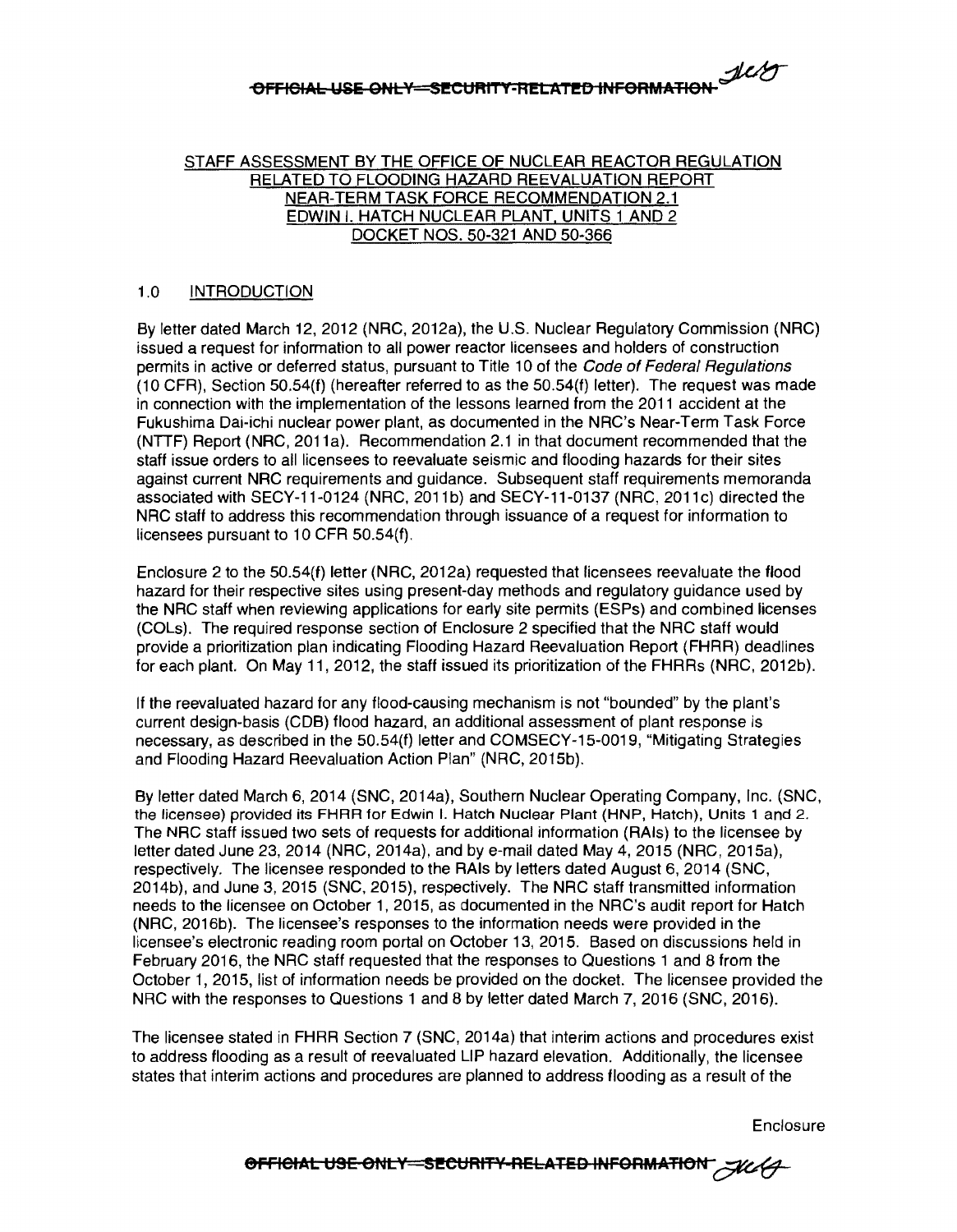- 2 -

reevaluated probable maximum flood (PMF) hazard; however, further development is necessary.

The reevaluated flood hazard results for local intense precipitation (LIP) and associated drainage, flooding in streams and rivers, and failure of dams and onsite water control/storage structures are not bounded by the COB hazard. Consistent with the process outlined in COMSECY-15-0019 and Japan Lessons-Learned Division (JLD) Interim Staff Guidance (ISG) JLD-ISG-2016-01, Revision O (NRC, 2015c and NRC, 2016c), the staff anticipates that the licensee will perform and document a focused evaluation for LIP and associated site drainage that assesses the impact of the LIP hazard on the site and evaluates and implements any necessary programmatic, procedural, or plant modifications to address this hazard exceedance (NRC, 2015b). Additionally, for the rivers and streams, and the failure of dams and onsite water control/storage structures flood-causing mechanisms, the NRC staff anticipates that the licensee will submit (1) a revised integrated assessment or (2) a focused evaluation consistent with the process outlined in COMSECY-15-0019 (NRC, 2015b) and associated guidance.

On December 4, 2015, the NRC issued an Interim Staff Response (ISR) letter to the licensee (NRC, 2015c). The purpose of the ISR letter was to provide the flood hazard information suitable for the assessment of mitigating strategies developed in response to Order EA-12-049 (NRC, 2012b) and the additional assessments associated with Recommendation 2.1: Flooding. The ISR letter also made reference to this staff assessment, which documents the staff's basis and conclusions. The flood hazard mechanism values presented in the letter's enclosures match the values in this staff assessment without change or alteration.

As mentioned in the ISR letter (NRC, 2015c) and discussed below, for any reevaluated flood hazards that are not bounded by the plant's COB hazard, the licensee is expected to develop flood event duration (FED) parameters and flood-related associated effects (AE) parameters to conduct the mitigating strategies assessment (MSA) and focused evaluations or revised integrated assessments.

#### 2.0 REGULATORY BACKGROUND

#### 2.1 Applicable Regulatory Requirements

As stated above, Enclosure 2 to the 50.54(f) letter requested that the licensee reevaluate flood hazards at their site(s) using present-day methods and regulatory guidance used by the NRC staff when reviewing applications for ESPs and COLs. This section describes present-day regulatory requirements that are applicable to the FHRR.

Sections 50.34(a)(1), (a)(3), (a)(4), (b)(1), (b)(2), and (b)(4), of 10 CFR, describe the required content of the preliminary and final safety analysis report, including a discussion of the facility site with a particular emphasis on the site evaluation factors identified in 10 CFR Part 100. The licensee should provide any pertinent information identified or developed since the submittal of the preliminary safety analysis report in the final safety analysis report.

General Design Criterion 2 in Appendix A of Part 50 states that structures, systems, and components (SSCs) important to safety at nuclear power plants must be designed to withstand the effects of natural phenomena such as earthquakes, tornados, hurricanes, floods, tsunamis, and seiches without loss of capability to perform their intended safety functions. The design bases for these SSCs are to reflect appropriate consideration of the most severe of the natural

**-OFFICIAL USE ONLY SECURITY-RELATED INFORMATION**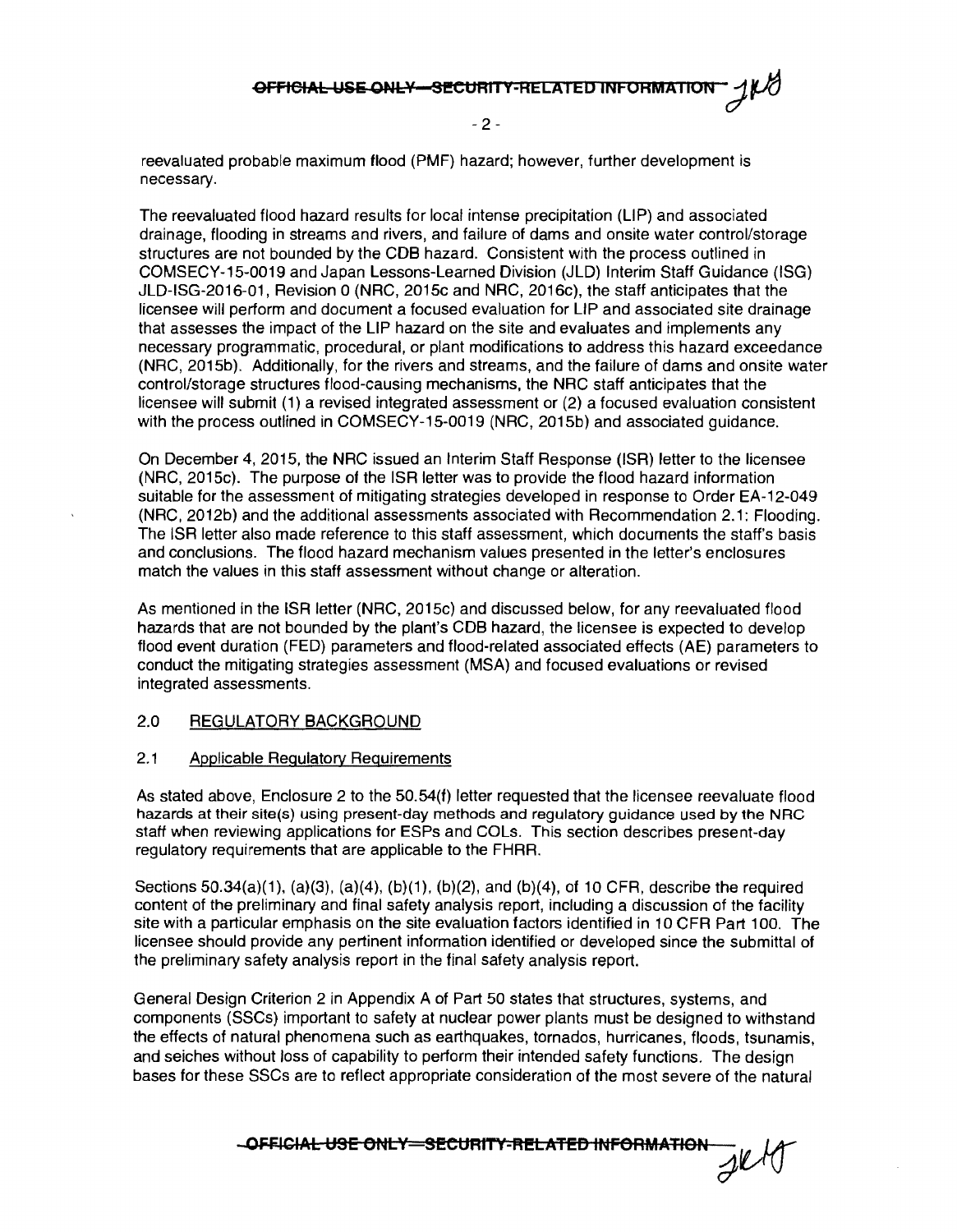### **OFFICIAL USE ONLY SECURITY-RELATED INFORMATION**

- 3 -

phenomena that have been historically reported for the site and surrounding area. The design bases are also to have sufficient margin to account for the limited accuracy, quantity, and period of time in which the historical data have been accumulated.

Section 50.2 of 10 CFR defines design bases as the information that identifies the specific functions that an SSC of a facility must perform, and the specific values or ranges of values chosen for controlling parameters as reference bounds for design, which each licensee is required to develop and maintain. These values may be (a) restraints derived from generally accepted "state of the art" practices for achieving functional goals, or (b) requirements derived from analysis (based on calculation, experiments, or both) of the effects of a postulated accident for which an SSC must meet its functional goals.

Section 54.3 of 10 CFR defines the "current licensing basis" (CLB) as "the set of NRC requirements applicable to a specific plant and a licensee's written commitments for ensuring compliance with and operation within applicable NRC requirements and the plant-specific design basis (including all modifications and additions to such commitments over the life of the license) that are docketed and in effect." This includes 10 CFR Parts 2, 19, 20, 21, 26, 30, 40, 50, 51, 52, 54, 55, 70, 72, 73, 100 and appendices thereto; orders; license conditions; exemptions; and technical specifications, as well as the plant-specific design-basis information, as documented in the most recent updated final safety analysis report (UFSAR). The licensee's commitments made in docketed licensing correspondence that remain in effect are also considered part of the CLB.

Present-day regulations for reactor site criteria (Subpart B to 10 CFR Part 100 for site applications on or after January 10, 1997) state, in part, that the physical characteristics of the site must be evaluated and site parameters established such that potential threats from such physical characteristics will pose no undue risk to the type of facility proposed to be located at the site. Factors to be considered when evaluating sites include the nature and proximity of dams and other man-related hazards (10 CFR 100.20(b)) and the physical characteristics of the site, including the hydrology (10 CFR 100.21(d)).

#### 2.2 Enclosure 2 to the 50.54(f) Letter

Section 50.54(f) of 10 CFR states that a licensee shall at any time before expiration of its license, upon request of the Commission, submit written statements, signed under oath or affirmation, to enable the Commission to determine whether or not the license should be modified, suspended, or revoked. The 50.54(f) letter (NRG, 2012a) requested, in part, that licensees reevaluate the flood-causing mechanisms for their respective sites using present-day methodologies and regulatory guidance used by the NRC for the ESP and COL reviews.

#### 2.2.1 Flood-Causing Mechanisms

Enclosure 2 of the 50.54(f) letter (NRC, 2012a) discusses the flood-causing mechanisms that licensees should address in the FHRR. Table 2.2-1 lists the flood-causing mechanisms that the licensee should consider. Table 2.2-1 also lists the corresponding Standard Review Plan (SAP) (NRC, 2007) sections and applicable interim staff guidance (ISG) documents containing acceptance criteria and review procedures.

**6FFICIAL USE ONLY SECURITY-RELATED INFORMATION**  $\frac{1}{\mu}$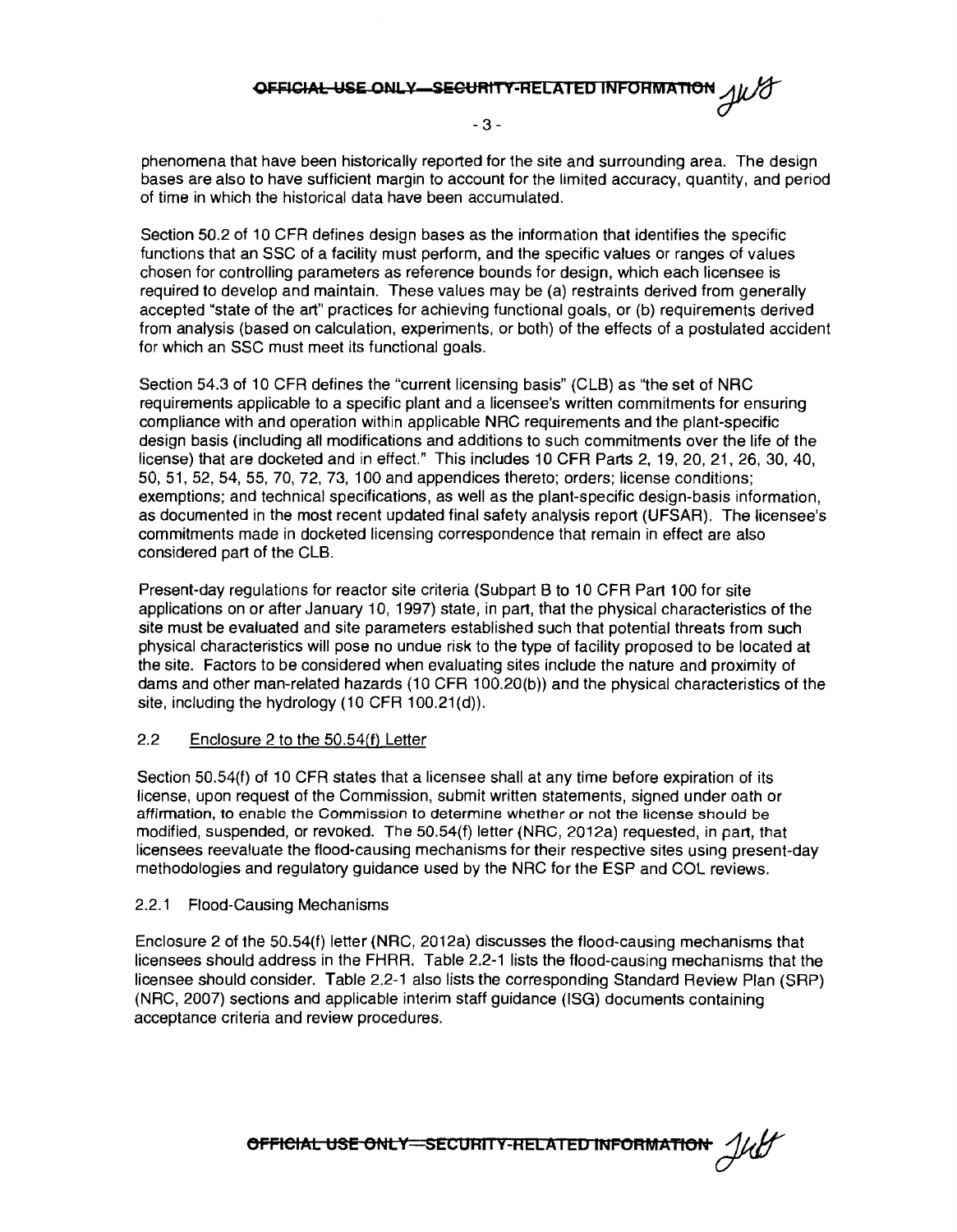- 4 -

#### 2.2.2 Associated Effects

In reevaluating the flood-causing mechanisms, the "flood height and associated effects" should be considered. Guidance document JLD-ISG-2012-05 (NRC, 2012c} defines ''flood height and associated effects" as the maximum Stillwater surtace elevation plus:

- Wind waves and runup effects
- Hydrodynamic loading, including debris
- Effects caused by sediment deposition and erosion
- Concurrent site conditions, including adverse weather conditions
- Groundwater ingress
- Other pertinent factors

#### 2.2.3 Combined Effect Flood

The worst flooding at a site that may result from a reasonable combination of individual flooding mechanisms is sometimes referred to as a "combined effect flood." Even if some or all of these individual flood-causing mechanisms are less severe than their worst-case occurrence, their combination may still exceed the most severe flooding effects from the worst-case occurrence of any single mechanism described in the 50.54(f) letter (see SRP Section 2.4.2, "Areas of Review" (NRC, 2007)). Attachment 1 of the 50.54(f) letter describes the "combined effect flood," as defined in American National Standards Institute/American Nuclear Society (ANSI/ANS) 2.8- 1992 (ANSI/ANS, 1992), as follows:

For flood hazard associated with combined events, American Nuclear Society (ANS) 2.8-1992 provides guidance for combination of flood causing mechanisms for flood hazard at nuclear power reactor sites. In addition to those listed in the ANS guidance, additional plausible combined events should be considered on a site specific basis and should be based on the impacts of other flood causing mechanisms and the location of the site.

If two less severe mechanisms are plausibly combined (per ANSl/ANS-2.8-1992 (ANSI/ANS, 1992), then the staff will document and report the result as part of one of the hazard sections. An example of a situation where this may occur is flooding at a riverine site located where the river enters the ocean. For this site. storm surge and river flooding are plausible combined events and should be considered.

#### 2.2.4 Flood Event Duration

Flood event duration was defined in JLD-ISG-2012-05 (NRC, 2012c) as the length of time during which the flood event affects the site. It begins when conditions are met for entry into a flood procedure, or with notification of an impending flood (e.g., a flood forecast or notification of dam failure), and includes preparation for the flood. It continues during the period of inundation, and ends when water recedes from the site and the plant reaches a safe and stable state that can be maintained indefinitely. Figure 2.2-1 illustrates flood event duration.

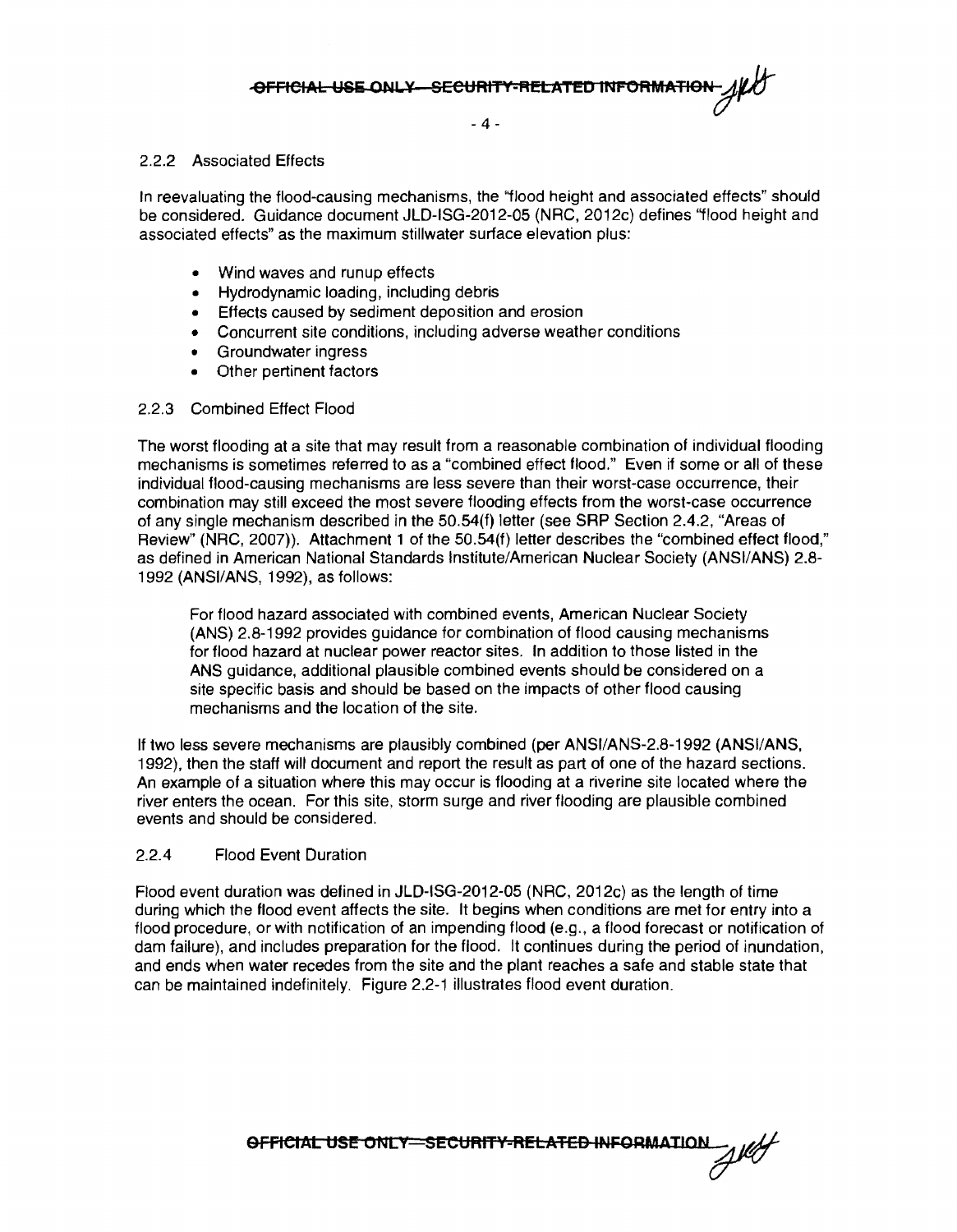- 5 -

#### 2.2.5 Actions Following the FHRR

For the sites where the reevaluated flood hazard is not bounded by the COB flood hazard for all flood-causing mechanisms, the 50.54(f) letter (NRC, 2012a) requests licensees and construction permit holders to:

- Submit an interim action plan with the FHRR documenting actions planned or already taken to address the reevaluated hazard.
- Perform an integrated assessment to: (a) evaluate the effectiveness of the CLB (Le., flood protection and mitigation systems); (b) identify plant-specific vulnerabilities; and (c) assess the effectiveness of existing or planned systems and procedures for protecting against, and mitigating consequences of, flooding for the flood event duration.

If the reevaluated flood hazard is bounded by the COB flood hazard for each flood-causing mechanism at the site, licensees are not required to perform an integrated assessment. COMSECY-15-0019 (NRC, 2015b) outlines a revised process for addressing cases in which the reevaluated flood hazard is not bounded by the plant's COB. The revised process describes an approach in which licensees with a LIP hazard exceeding their COB flood will not be required to complete an integrated assessment, but would instead perform a focused evaluation. As part of the focused evaluation, licensees will assess the impact of the LIP hazard on their sites and then evaluate and implement any necessary programmatic, procedural, or plant modifications to address the hazard exceedance. For other flood hazard mechanisms that exceed the COB, licensees can assess the impact of these reevaluated hazards on their site by performing either a focused evaluation or an integrated assessment (NRC, 2015b) consistent with JLD-ISG-2016-01 "Guidance for Activities Related to Near-Term Task Force Recommendation 2.1, Flooding Hazard Reevaluation" (NRC, 2016c}.

#### 3.0 TECHNICAL EVALUATION

The NRC staff reviewed the information provided for the flood hazard reevaluation of HNP. The licensee conducted the hazard reevaluation using present-day methodologies and regulatory guidance used by the NRC staff in connection with ESP and COL reviews. The staff's review and evaluation are provided below.

To provide additional information in support of the summaries and conclusions in the HNP, Units 1 and 2 FHRR, the licensee made calculation packages available to the staff via an electronic reading room. The calculation packages were found only to expand upon and clarify the information provided on the docket, and so are not docketed or cited. The staff also requested additional information to supplement the information provided by the licensee.

The licensee used both the National Geodetic Vertical Datum of 1929 (NVGD29) and the North American Datum of 1988 (NAVD88}. Unless otherwise noted, this staff assessment uses NVGD29 as the primary vertical datum for reported elevations. Table 3.0-1 provides values for conversion between NGVD29 and NAV088 referenced in this staff assessment.

OFFICIAL USE ONLY SECURITY-RELATED INFORMATION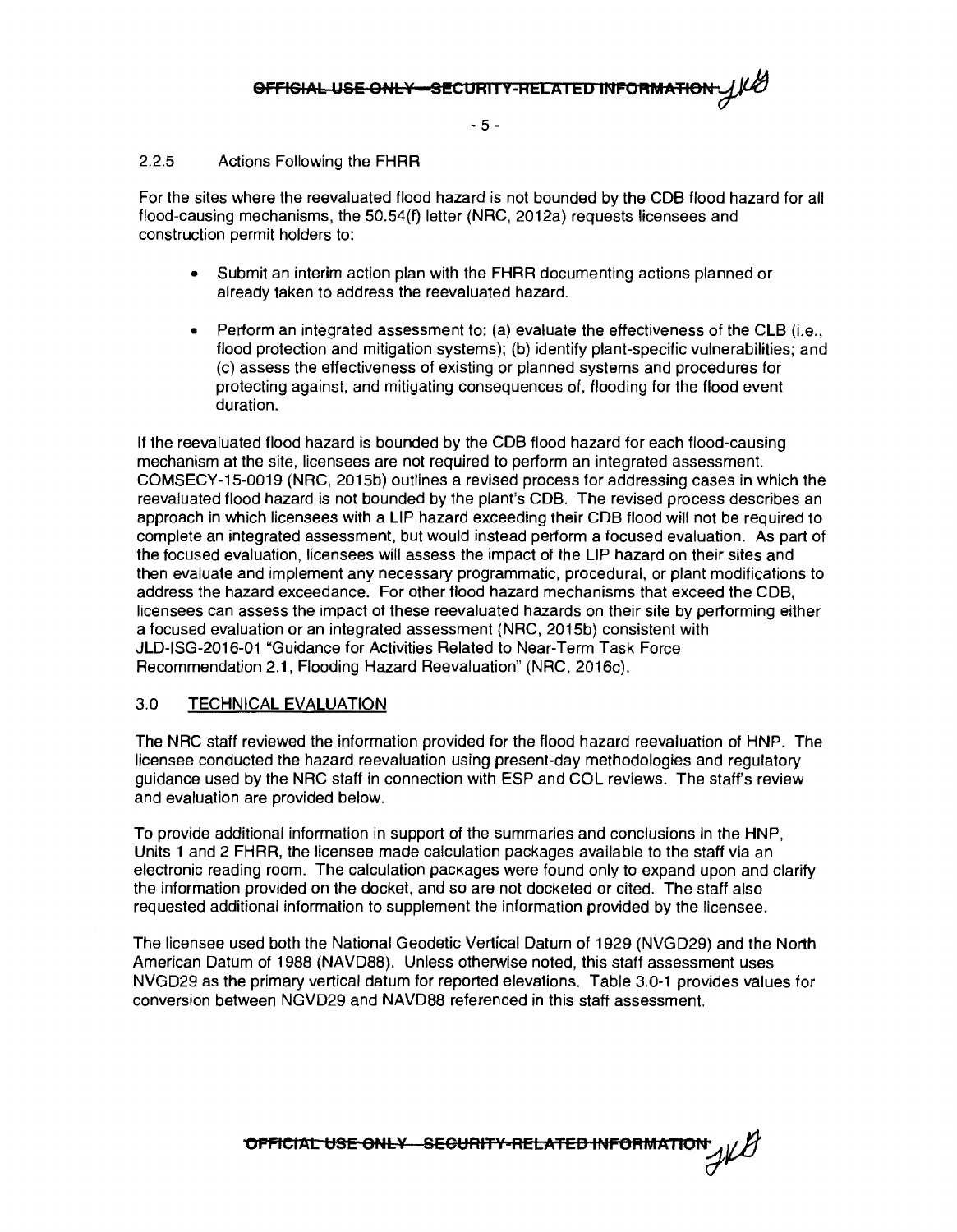- 6 -

#### 3.1 Site Information

The 50.54(f) letter (NRC, 2012a) includes the SSCs important to safety (e.g., the ultimate heat sink) in the scope of the hazard reevaluation. The licensee included pertinent data concerning these SSCs in the FHRR (SNC, 2014a). The staff reviewed and summarized this information in the sections below.

#### 3.1.1 Detailed Site Information

The site grade at the powerblock is elevation 129 ft (39.3 m) NGVD29 (SNC, 2014a), with lower adjacent grade elevation at the intake structure of 110 ft (33.5 m) NGVD29. Table 3.1-1 provides the summary of controlling reevaluated flood-causing mechanisms, including associated effects, the licensee computed to be higher than the powerblock elevation.

The location of the site and other pertinent information are described in the FHRR (see Figure 3.1-1) (SCN, 2014a). United States Geological Survey (USGS) stream gauge 02225000 is located approximately 0.5 miles (0.8 km) upstream of the site and is the nearest gauge. Site grade varies from 175 ft (53.3 m) NGVD29 to below 75 ft (22.9 m) NGVD29, with the topography sloping in the north and northeast direction toward the Altamaha River to direct runoff away from the power block via culverts, open ditches, and natural drainage channels. A local topographic divide exists at the reactor building.

As stated in the FHRR (SCN, 2014a),

The Final Safety Analysis Report (FSAR) identifies three major dams in the Altamaha River Watershed upstream of the site [SNC, 2003]. The three dams are owned and operated by Georgia Power. Sinclair Darn on the Oconee River is the largest of the dams and is located approximately 169 river miles [272.0] river km] upstream of the plant site. Wallace Dam, which is located toward the upper end of Sinclair Reservoir, is the second largest dam, followed by Lloyd Shoals Dam, which is located on the Ocmulgee River approximately 268 river miles [431.3 river km] upstream of the plant site.

Several other smaller dams located upstream of the site were also considered in the FHRR (SNC, 2014a).

Several SSCs important to safety are located below the finished floor elevation of 130 ft (39.6 rn) NGVD29, including the low pressure coolant injection, station batteries and inverters, high pressure coolant injection (HPCI)/makeup pumps and valves, plant service water pumps, residual heat removal service water (RHRSW) Pumps, and one 125 volt direct current cabinet.

#### 3.1.2 Design-Basis Flood Hazards

The COB flood levels are summarized by flood-causing mechanism in Table 3.1-2. The NRG staff reviewed the COB information provided in the HNP FHRR (SNG, 2014a) and determined that sufficient information was provided to be responsive to Enclosure 2 of the 50.54(f) letter (NRG, 2012a).

OFFICIAL USE ONLY SECURITY-RELATED INFORMATION -  $212$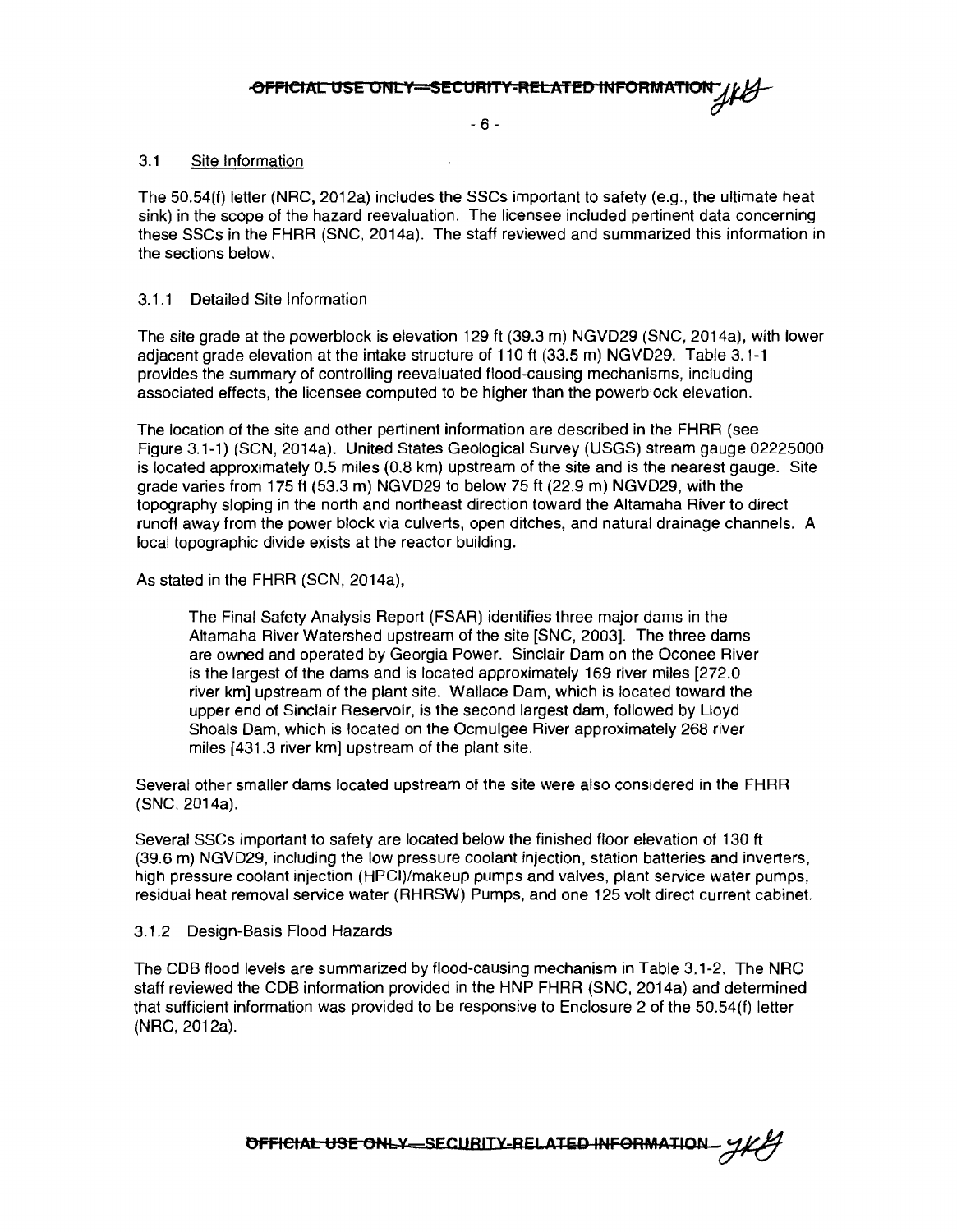- 7 -

3.1.3 Flood-Related Changes to the Licensing Basis

The licensee stated that there have been no flood-related changes to the licensing basis since the last license renewal (SNC, 2014a). The NRC staff reviewed the information pertaining to flood-related changes to the licensing basis provided in the HNP FHRR (SNC, 2014a) and determined that sufficient information was provided to be responsive to Enclosure 2 of the 50.54(f) letter (NRC, 2012a).

#### 3.1.4 Changes to the Watershed and Local Area

No significant changes have been made to the watershed since the last license renewal. Land use changes have been minimal and limited to the most upstream reaches of the watershed near Atlanta. The NRC staff reviewed the information pertaining to changes to the watershed and local areas provided in the HNP FHRR (SNC, 2014a) and determined that sufficient information was provided to be responsive to Enclosure 2 of the 50.54(f) letter (NRC, 2012a).

#### 3.1.5 Current Licensing Basis Flood Protection and Pertinent Flood Mitigation Features

HNP does not rely on flood mitigation features to maintain key safety functions because safetyrelated structures are located above the maximum CLB flood hazard elevation of 108.3 ft (33.0 m) NGVD29. The site topography and below-grade walls and penetrations function as flood protection features. Water accumulating in the intake structure valve pit as a result of wave runup would be removed using two redundant, submersible sump pumps. Below-grade foundation slabs and exterior walls were designed to resist upward and lateral pressures caused by flooding. The NRC staff reviewed the information pertaining to CLB flood protection and pertinent flood mitigation features provided in the HNP FHRR (SNC, 2014a) and determined that sufficient information was provided to be responsive to Enclosure 2 of the 50.54(f) letter (NRC, 2012a).

#### 3.1.6 Additional Site Details to Assess the Flood Hazard

Sediment deposition and aggradation has been documented in the intake structure, even though the Altamaha River has not exhibited meandering indicative of substantial sediment transport. Georgia Power Company conducts routine monitoring of river reaches adjacent to the site using bathymetric surveys in the late spring or early summer to identify instances of sedimentation, which may decrease flood storage capacity. If necessary, dredging is performed to maintain adequate storage capacity. The NRC staff reviewed the information pertaining to additional site details to address the flood hazards provided in the HNP FHRR (SNC, 2014a) and determined that sufficient information was provided to be responsive to Enclosure 2 of the 50.54(f) letter (NRC, 2012a).

#### 3.1.7 Results of Plant Walkdown Activities

In response to Enclosure 4 of the 50.54(f) letter (NRC, 2012a), the licensees provided the flood walkdown report for HNP, Units 1 and 2, in letter dated November 27, 2012 (SNC, 2012), as supplemented September 23, 2013 (SNC, 2013). The staff prepared a staff assessment report, dated June 30, 2014 (NRC, 2014b), to document its review of the walkdown report. The NRC staff concluded that the licensee's implementation of flooding walkdown methodology meet the intent of the walkdown guidance.

**OFFICIAL USE ONLY-SECURITY-RELATED INPORMATION**  $\frac{1}{t}$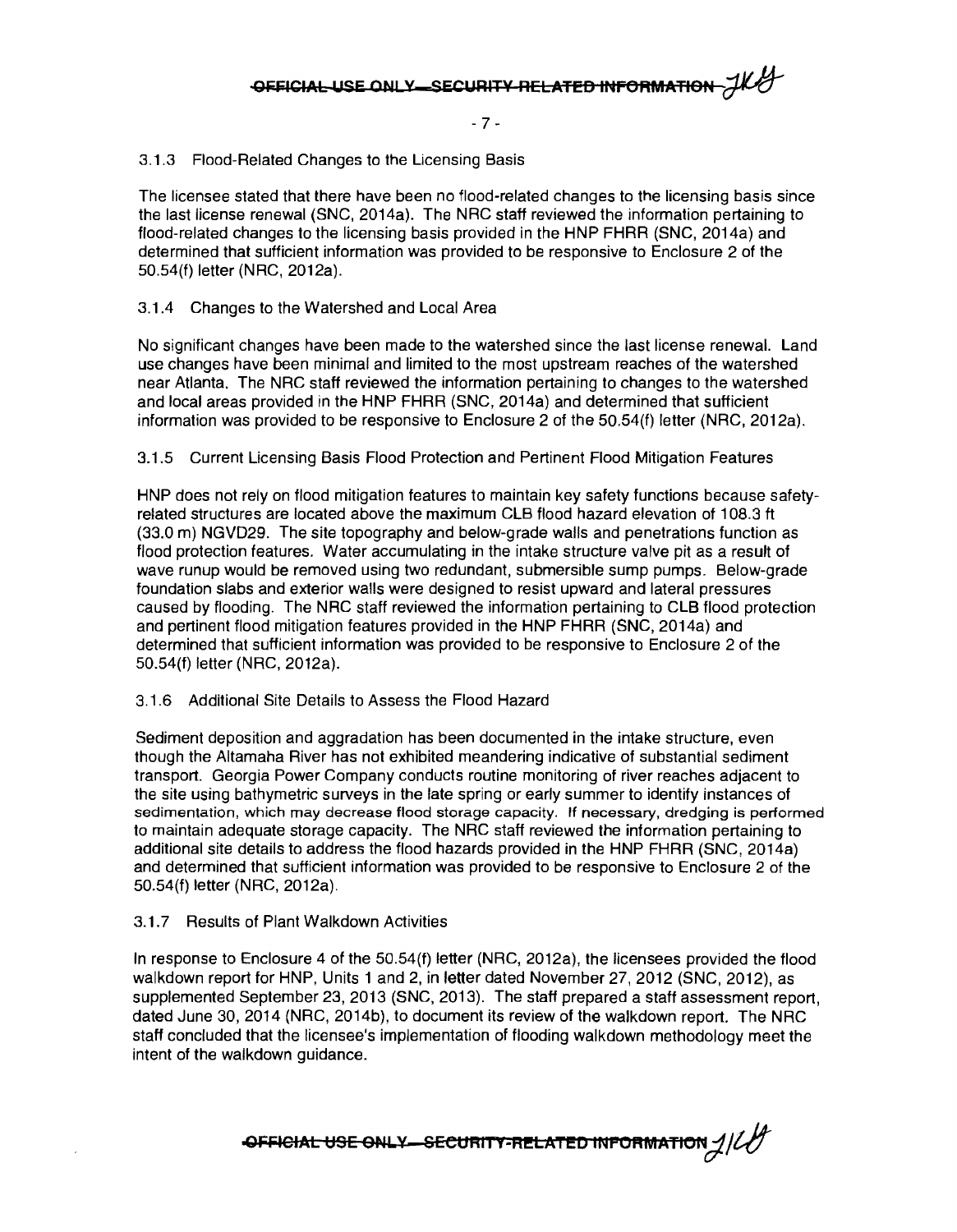- 8 -

#### 3.2 Local Intense Precipitation and Associated Site Drainage

The licensee reported in its FHRR that the reevaluated flood hazard, including associated effects, for LIP and associated site drainage varies between 130.1 ft (39.64 m) NGVD29 and 131.2 ft (40.00 m) NGVD29 in the power block and between 110.9 ft (33.81 m) NGVD29 and 111.2 ft (33.89 m) NGVD29 around the intake structure (SNC, 2014a). This flood-causing mechanism is discussed in the licensee's COB, but no PMF elevation was reported. The FHRR (SNC, 2014a) stated that the COB maximum flood elevation for LIP is below the finished floor elevation.

In Section 5 of its FHRR, the licensee stated that its LIP reevaluation was conducted in accordance with NUREG/CR-7046 (NRC, 2011e) and the analysis is based on a precipitation input equivalent to the 1-hour, 1-mi<sup>2</sup> (2.6 km<sup>2</sup>) probable maximum precipitation (PMP) event at the HNP site, as determined from Hydrometeorological Report (HMR) 52 National Oceanic and Atmospheric Administration (NOAA) (NOAA, 1982). The licensee used the two-dimensional hydrodynamic computer model FL0-20 Build 2009.06 (FL0-20, 2009) to simulate runoff resulting from this PMP event. As discussed in the audit report (NRC, 2016b), the FL0-20 model simulates the full catchment basin draining to the site and consists of 122,089 grid elements of size 10-ft (3.0 m) by 10-ft (3.0 m), a resolution which the licensee considered adequate for providing appropriate topographic detail of the site. Topographic data were available through a combination of light detection and ranging (LiDAR), survey, and as-built information. LiDAR data, originally provided in the NAVD88 datum, were converted to the NGVD29, using a conversion that NGVD29 elevations are 0.8 ft (0.24 m) higher than NAVD88 elevations (NRC, 2016b). Figure 3.2-1 shows the site layout and topography, as well as the model domain, security barriers, and buildings.

Aerial photography was used to estimate the Manning's roughness coefficients (n-values). Based on the category of land cover developed from aerial photography, Manning's n-values were assigned. The licensee also conducted a sensitivity analysis to assess the impact of Manning's n-values on the maximum water surface elevation (WSE). The analysis compared the effect of Manning's n-values at the high and low ends of the recommended ranges, and found that the differences in WSE were 0.1 ft (0.03 m) or less (NRC, 2016b). The staff found the licensee's range of values reasonable.

The concrete blocks, or vehicle barrier system (VBS), were modeled as 3.5 ft (1.07 m) tall levee features within the model. If water exceeds that elevation, flow will occur over the VBS surface according to the broad crested weir equation with a weir coefficient of 2.85. Buildings, tanks, and cooling towers within the site were modeled as flow obstructions by assigning an approximate top/roof elevation based on LiDAR data. Area reduction factor and width reduction factor values were assigned to accurately model flow conditions around the dry storage casks within the southern independent spent fuel storage installation pad (NRC, 2016b). The 1-hour, 1-mi<sup>2</sup> (2.6 km<sup>2</sup>) PMP event was developed using HMR 52, with sub-hourly rainfall amounts estimated using figures 36 to 38 (NOAA, 1982). The resulting PMP values are provided in Table 3.2-1. The licensee arranged incremental PMP values following a frontloaded temporal distribution, with the most intense rainfall occurring at the beginning of the event. The FL0-20 model used the rainfall distribution input, including these incremental rainfall depths, with a total simulation time of 24 hours and rainfall distributed evenly across the site. NRC staff compared the licensee's PMP values with HMR 52 and confirmed the licensee's reported PMP values. The staff found the licensee's PMP values were reasonable.

**-OFFIGIAL USE ONLY=SECURITY-RELATED INFORMATION**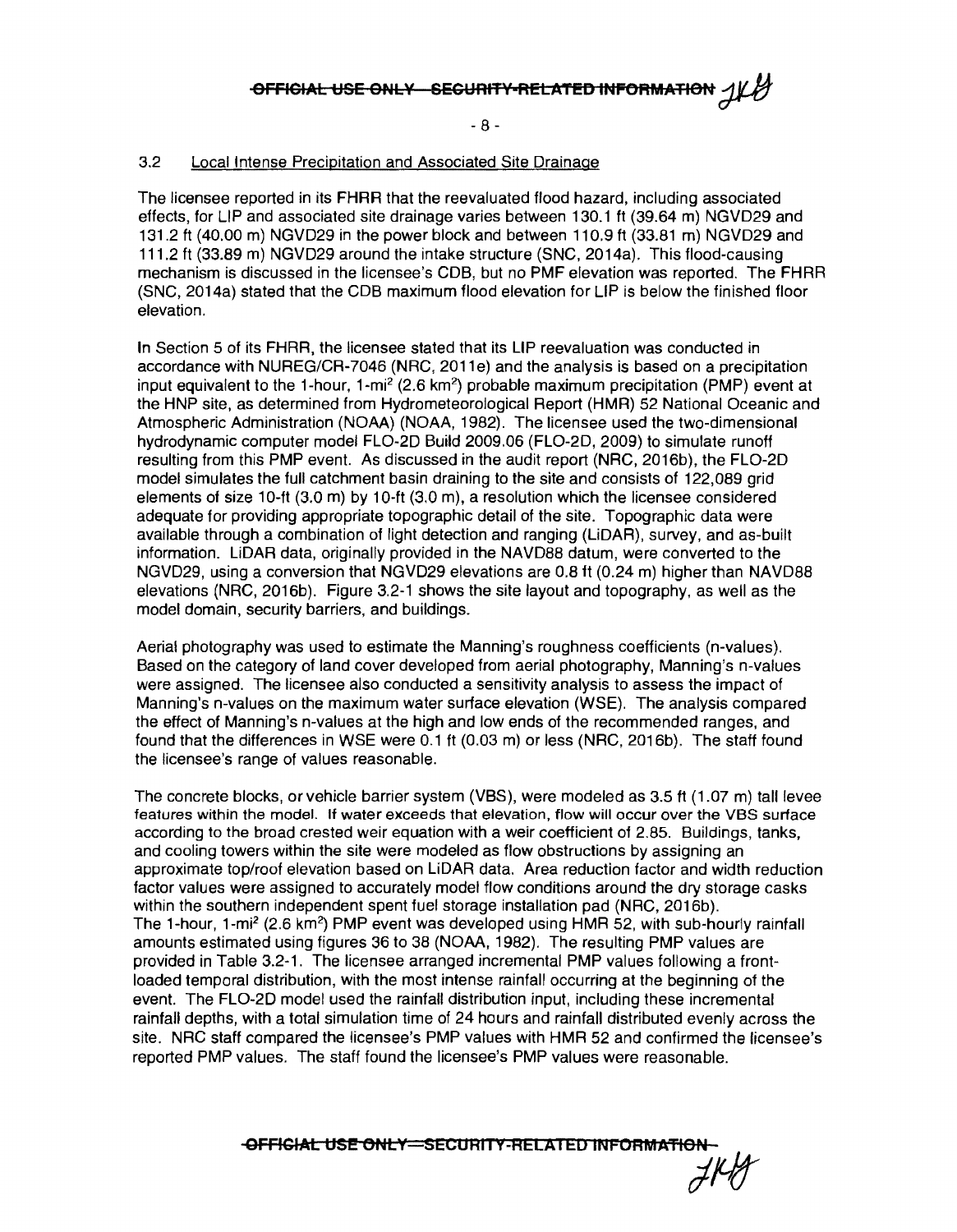## **OFFICIAL USE ONLY-SECURITY-RELATED INFORMATION**

- 9 -

In accordance with NUREG/CR-7046 (NRC, 2011e), all active and passive drainage networks were assumed to be non-functional during the LIP event. Rainfall losses were not included in the simulation, with runoff occurring via overland and open channel flow only. The licensee provided clarification stating that its FL0-20 model represents buildings and other obstructions using the approximate roof elevation based on LiDAR data and allowing free flow off of buildings to the site ground (SNC, 2015). Additionally, the licensee conducted the LIP analysis independent of other external high-water events.

The final FL0-20 model simulation produced estimates for maximum flooding depth, water surface elevations, velocities, resultant static loads, and resultant impact loads. Maximum simulated WSEs from the LIP event vary between 130.1 ft (39.64 m) NGVD29 and 131.2 ft (40.00 m) NGVD29 in the power block and between 110.9 ft (33.81 m) NGVD29 and 111.2 ft (33.89 m) NGVD29 near the intake structure. These results indicate flood elevations in excess of the site grade. The licensee has undertaken interim actions to address the concern. Maximum flood elevations and loads are shown in Table 3.2-2.

The staff confirmed through review and sensitivity analysis that the selection of model parameters and representation of site features in the model are reasonable. Additionally, the staff confirmed the licensee's conclusion that the reevaluated flood hazard for LIP and associated site drainage is not bounded by the CDB flood hazard. Therefore, the staff expects that the licensee will submit a focused evaluation for LIP and associated site drainage for HNP, Units 1 and 2, consistent with the process and guidance discussed in COMSECY-15-0019 (NRC, 2015b).

#### 3.3 Streams and Rivers

In its FHRR, the licensee reported that the reevaluated flood hazard, including associated effects, for streams and rivers is based on a stillwater-surface elevation of 109.6 ft (33.39 m) NGVD29 (SNC, 2014a). Since the maximum stillwater-surface elevation from dam failure exceeds that for stream and river flooding, the wind wave and runup effects are reported in Section 3.4 for dam failure flooding. This flood-causing mechanism is discussed in the licensee's COB. The CDB PMF elevation for streams and rivers is based on a stillwater-surface elevation of 105.0 ft (32.00 m) NGVD29.

The reevaluated flood elevation resulting from the PMF was evaluated for flooding of the Altamaha River at the HNP site. The methodology used to determine the PMF hazard followed guidance provided in NUREG/CR-7046 (NRC, 2011 e), with bounding conditions resulting from the combined effects flood hazard.

A Hydrologic Engineering Center-Hydrologic Modeling System (HEC-HMS) model was constructed by the U.S. Army Corps of Engineers (USAGE) (USAGE, 2010a) for determining the hydrologic impacts of the watershed PMP event. The resulting peak river flows were input into the HEC-River Analysis System (HEC-RAS) hydraulic model (USACE, 2010b) to compute maximum WSE.

Using a digital elevation model (DEM) of the Altamaha River watershed from USGS, the licensee delineated subbasin boundaries for a total of 76 subbasins, ranging in size from 2 to 717 mi<sup>2</sup> (0.6 to 218.5 km<sup>2</sup>). These subbasins were delineated for each USGS stream gauge, tributary confluence, and critical dam within the watershed. Figure 3.3-1 shows the locations of USGS stream gauges and the subbasins.

**AFFICIAL USE ONLY-SECURITY-RELATED INFORMATION**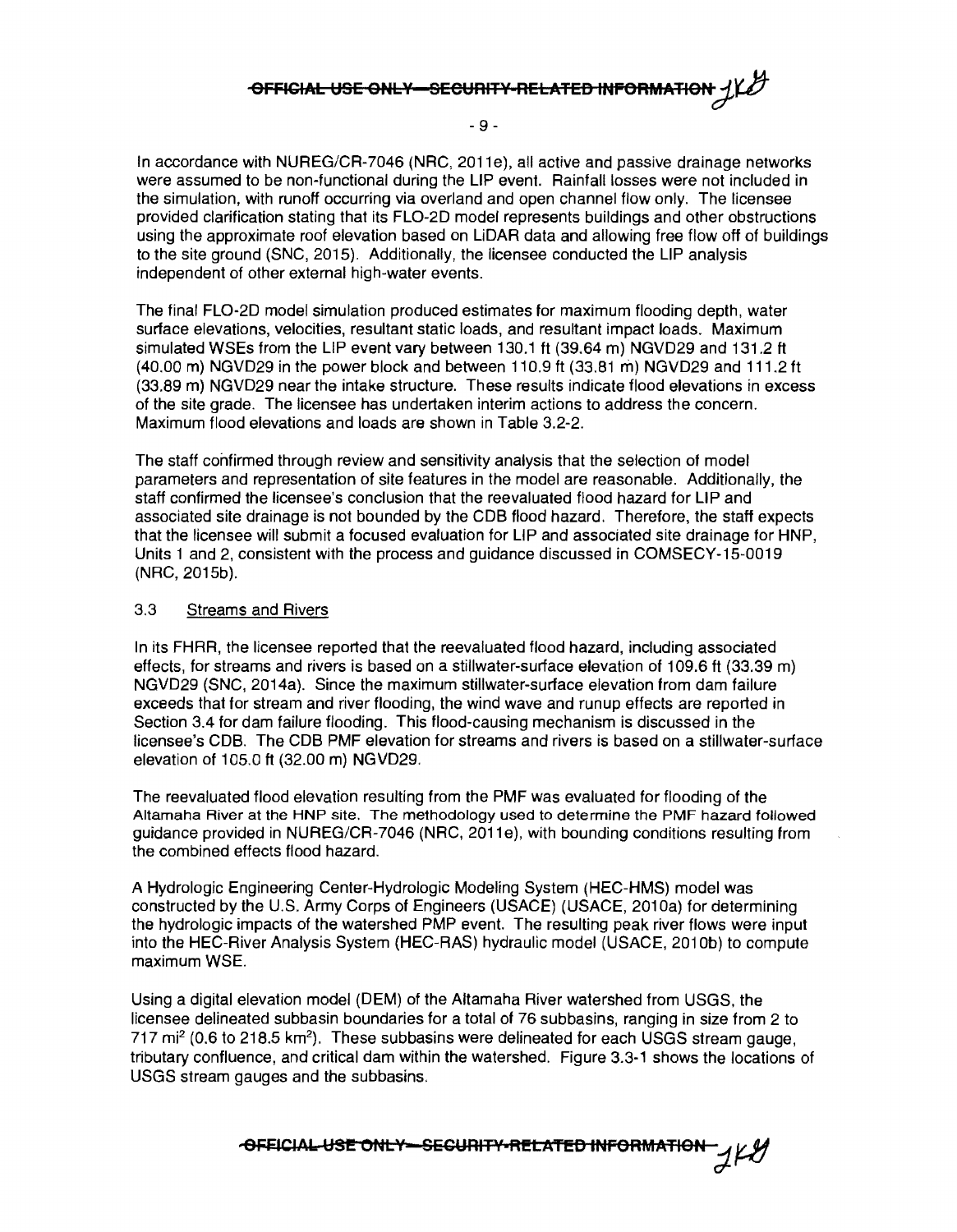**OFFICIAL USE ONLY—SEGURITY-RELATED INFORMATION**<br>1K/0

 $-10-$ 

For the initial estimates of lag times, the Technical Release 55 Soil Conservation Service (SCS) (SCS, 1986) methodology was used for computing segmental velocity. With each reach's flow and cross-sectional area estimated, velocities determined from Manning's equation, using an estimated initial Manning's roughness coefficient, n-value of 0.045, were paired with the respective segment reach distances to obtain an initial estimated travel time. The travel time was refined in the model based on adjustments to the Muskingum routing parameter, K. Due to the assumption that flood routing timing and velocity are correlated with cross-sectional area, the Muskingum K parameter was adjusted with respect to river width. The river-widths were estimated based on orthoimagery. Muskingum storage factors, X, were assigned an initial value of 0.2.

Prior to calibration, the initial constant loss rate was set to 0.05 inch/hr (0.13 cm/hr), consistent with the design basis storm approach in the UFSAR (SNC, 2003). Dam outflow data derived from USGS gauging stations were used for calibration of HEC-HMS, which assumes controlled dam operation procedures provided through spillway curves (NRC, 2016b). The NRC staff finds the licensee's selection of Manning's n-values, Muskingum parameters, and loss rates to be reasonable.

As a part of the modeling process for riverine flooding analyses, dam screening was conducted following the guidance outlined in JLD-ISG-2013-01 (NRC, 2013b). As an initial step in dam screening, 292 dams below 25 ft  $(7.6 \text{ m})$  in height and 100 ac-ft  $(123.348.2 \text{ m}^3)$  in storage were identified as inconsequential and removed from consideration. In order to further refine the set of dams included in the evaluation, the Volume Method (NRC, 2011e) was used, with only seven dams remaining as potentially critical. The critical dams include Sinclair, Wallace, Lake Juliette, Lloyd Shoals, Lake Tobesofkee, Town Creek Reservoir, and Upper Towaliga Reservoir.

Eight dams and reservoirs were included in the HEC-HMS model calibration, including the seven potentially critical dams mentioned in the previous paragraph and the Barnett Shoals Dam. Stage-area-storage relationships were developed based on information provided in the UFSAR (SNC, 2003) and dam design documents reviewed as part of the NRC audit (NRC, 2016b). Representative data for spillways and top of dams were entered into the model. Using spring 1998 hydrograph data from the Baxley, GA, USGS gauge, baseflow was estimated to be 28,900 ft $3/$ s (818.4 m $3/$ s) and used for HEC-HMS model calibration. This March baseflow is 26 percent higher than the March mean determined from 43 years of record (NRC, 2016b). The NRC staff finds the licensee's baseflow assumptions to be reasonable.

In an attempt to improve calibration results, subsurface geologic and aquifer conditions were assessed. Basins overlying the same geologic unit were assigned consistent loss rates and timing/area factors. Calibration was made to a March 1998 storm event which produced a peak discharge of 144,000 ft<sup>3</sup>/s (4077.6 m<sup>3</sup>/s) at the Baxley, GA, stream gauge. An initial calibration was conducted to increase the model lag time to better match observed conditions. Loss rates were calibrated, with values ranging from O in/h to 0.05 in/h (0 cm/h to 0.13 cm/h), which the licensee deemed appropriate. The NRC staff found that the licensee's calibration is reasonable.

In accordance with Appendix H of NUREG/CR-7046 (NRC, 2011e), three different combined effects flood scenarios were evaluated. For Scenario 1, mean monthly baseflow, median soil moisture, 40% PMP, and the full PMP were combined. The 72-h all-season PMP was obtained using information provided in HMR-51 (NOAA, 1978) and HMR-52 (NOAA, 1982). As a part of the input requirements, X and Y coordinates were determined for the Altamaha River

**for FIGIAL USE ONLY-SECURITY-RELATED INFORMATION**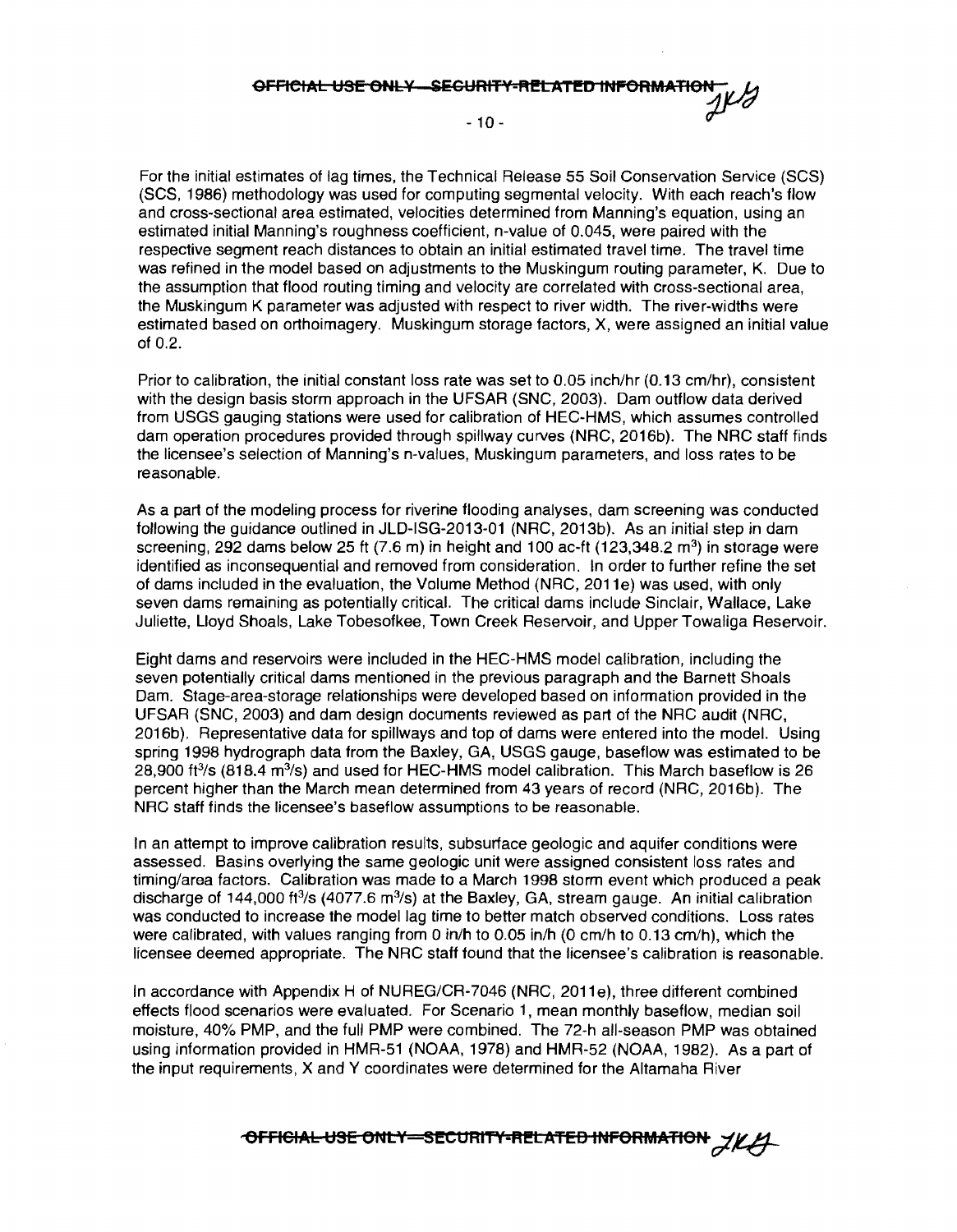### **9FFIGIAL USE ONLY-SECURITY-RELATED INFORMATION 4KU**

- 11 -

Watershed boundary. The one-hour to six-hour rainfall temporal distribution ratio, preferred storm orientation, and depth-area-duration data were determined from HMR 51 and 52 using the storm center location. The HMR 52 software determined the optimal storm center, orientation, and size combination to maximize watershed rainfall depth and produce the basinaverage hydrograph for the probable maximum storm. This approach determined the allseason 72-h PMP value to be 19.20 inches (48.77 cm). To account for long lag times, the 40 percent PMP was added as an antecedent event, followed by a five-day dry period and subsequent full PMP. Six different full PMP temporal rainfall distributions were evaluated to determine the maximum runoff potential, with various combinations of 40 percent PMP distributions also evaluated. The resulting critical storm was a 40 percent PMP preceding a 5 day dry period and full PMP with peak precipitation at 234 hours; the associated peak PMF discharge was found to be 899,636 ft<sup>3</sup>/s (25,472.8 m<sup>3</sup>/s) at the HNP site. Figure 3.3-2 shows the various temporal distributions that were evaluated for the PMP event.

The licensee selected a 5-day intermediate dry period rather than a shorter period (e.g., threeday) as recommended by NUREG/GR-7046. The licensee provided a sensitivity analysis suggesting fairly low sensitivity to dry period duration (SNG 2015 and 2016). The NRG staff reviewed the sensitivity analysis and determined that the assumption of a 5-day intermediate dry period is reasonable. Additional details regarding this assumption and the sensitivity analyses are provided in the dam failure flood hazard section of this staff assessment (i.e., Section 3.4).

The licensee's Scenario 2 combines mean monthly basef!ow with probable maximum snowpack and 100-year snow-season rainfall. Scenario 3 combines mean monthly baseflow with 100-year snowpack and snow-season PMP. As a conservative assumption, the licensee assumed a snow-water equivalency of 50 percent, meaning that the density of the given snowpack was 50% of the density of water. Using HMR 51 and 52, the licensee determined the snow-season PMP to be 60% of the all-season PMP. The probable maximum snowpack depth of 10 inches (25.4 cm) (equivalent to 5 inches (12.7 cm) of water and corresponding to the highest historical daily snow depth for the state of Georgia) is assumed. added to the snow-season PMP of 11.61 inches (29.49 cm), results in a total combined snow-season PMP of 16.61 inches (42.19 cm). Because this value is below the all-season PMP determined in Scenario 1, the all-season PMP was assumed by the licensee to be bounded.

As discussed in the audit report, in order to adequately route riverine flooding as simulated in HEC-HMS, a HEC-RAS model was created to hydraulically simulate the HEC-HMS results. A 277-mile (445.8 km) long reach was created in HEC-RAS to simulate flooding of the Altamaha River at the Hatch site starting at the USGS gauge near Jackson, GA. To account for variation in the Manning's n-values as flood stage and flow change, the model was calibrated using roughness factors and USGS rating curves for each gauge. The only bridge included in the model is the U.S. Route 1 Bridge located 0.64 miles (1.03 km) upstream of the intake structure west of the site. The model representation of the bridge included the number, spacing, and width of 125 piers and used contraction and expansion coefficients of 0.3 and 0.5, respectively. All other cross sections maintained contraction and expansion coefficients of 0.1 and 0.3, respectively (NRG, 2016b). Additional tributaries to the main reach were also modeled in HEG-RAS to provide additional storage, leading to increased flood wave attenuation. In some cases, these tributaries were simulated using lateral weirs, represented as broad crested weirs with weir coefficients of 2.6, connected to storage areas. The NRG staff found that the licensee's model set up was reasonable.

**OFFICIAL USE ONLY-SECURITY RELATED INFORMATION**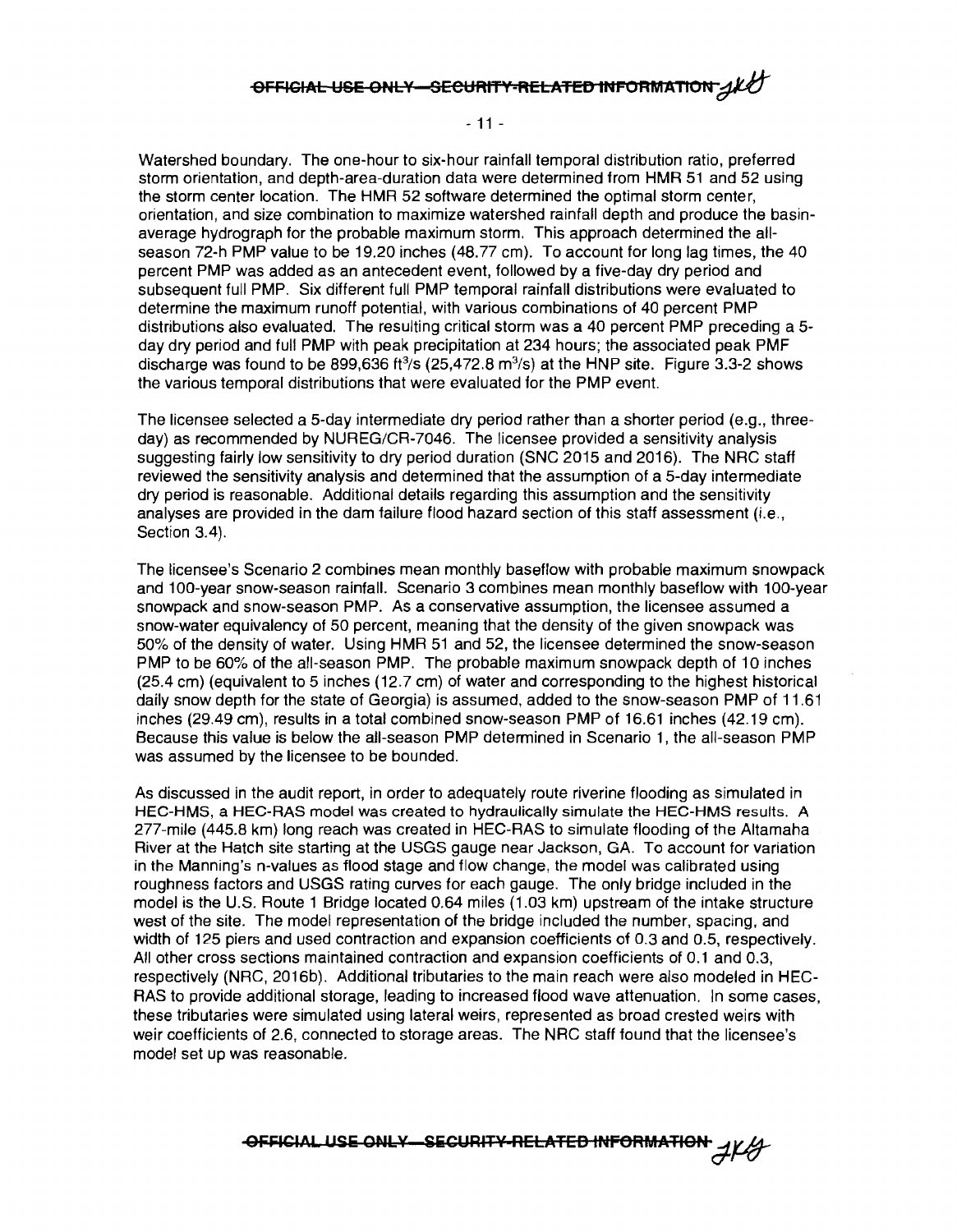### **OFFICIAL USE ONLY SECURITY-RELATED INFORMATION 1/4**

#### - 12 -

Using the calibrated HEC-HMS model, the all-season hydrologic PMF event was simulated using an unsteady HEC-RAS run, with a maximum WSE of 109.6 ft (33.40 m) NGVD29, which is below the intake structure's finished floor elevation (FFE) of 111.0 ft (33.83 m) NGVD29 and corresponds to a peak flow rate of 726,911 ft $3$ /s (20,583.8 m $3$ /s).

The licensee's selection of HEC-HMS and HEC-RAS to simulate PMF flooding at the HNP site is consistent with current regulatory guidance outlined in NUREG/CR-7046 (NRC, 2011e). The NRC staff performed confirmatory analysis to ensure the licensee's results could be replicated, with the results verified. As such, staff considers the licensee's decision to use the USACE's HEC models to be appropriate.

The staff's review found the licensee's methodology for calibrating the model to the 1998 storm event and validating results with USGS rating curves to be appropriate and reasonable. The combined effects flood scenarios constructed in the evaluation are in accordance with current regulatory guidance. The methodologies used to provide mean monthly baseflow, median soil moisture, probable maximum snowpack, and all-season and snow-season PMP values are consistent with current regulatory guidance. The final calibrated stream flow hydrographs appear to closely match the observed flows at various junctions, indicating a high degree of accuracy in the model calibration.

The staff confirmed the licensee's conclusion that the reevaluated hazard for flooding from streams and rivers is not bounded by the COB flood hazard. Therefore, the NRC staff expects that the licensee will submit a focused evaluation for these hazards or a revised integrated assessment consistent with the process and guidance discussed in COMSECY-15-0019 (NRC, 2015b).

#### 3.4 Failure of Dams and Onsite Water Control/Storage Structures

The licensee reported in its FHRR that the reevaluated flood hazard, including associated effects, for failure of dams and onsite water control or storage structures is based on a stillwater-surface elevation **including wind waves** stillwater-surface elevation and runup results at or to an elevation of . This flood-causing . This flood-causing mechanism is discussed in the licensee's COB. The COB PMF elevation for failure of dams and onsite water control or storage structures is based on a stillwater-surface elevation of The licensee reports<br>effects, for failure of<br>stillwater-surface els<br>and runup results at<br>mechanism is discus<br>onsite water control<br>ln its FHRR, the lice<br>overtopping condition

In its FHRR, the licensee evaluated flooding due to dam failure for sunny day, seismic, and overtopping conditions (SNC, 2014a). Overtopping failure was determined to be the bounding dam-failure scenario.

The licensee used the calibrated HEC-HMS model developed for PMF evaluation to simulate the hydrological conditions of the dam failure scenarios. Based on methodology outlined in JLD-ISG-2013-01 (NRC, 2013b),

. Figure 3.4-1 shows the

locations of the critical dams considered in the licensee's evaluation.

**-OFFICIAL-USE ONLY --SECURITY-RELATED INFORMATION-**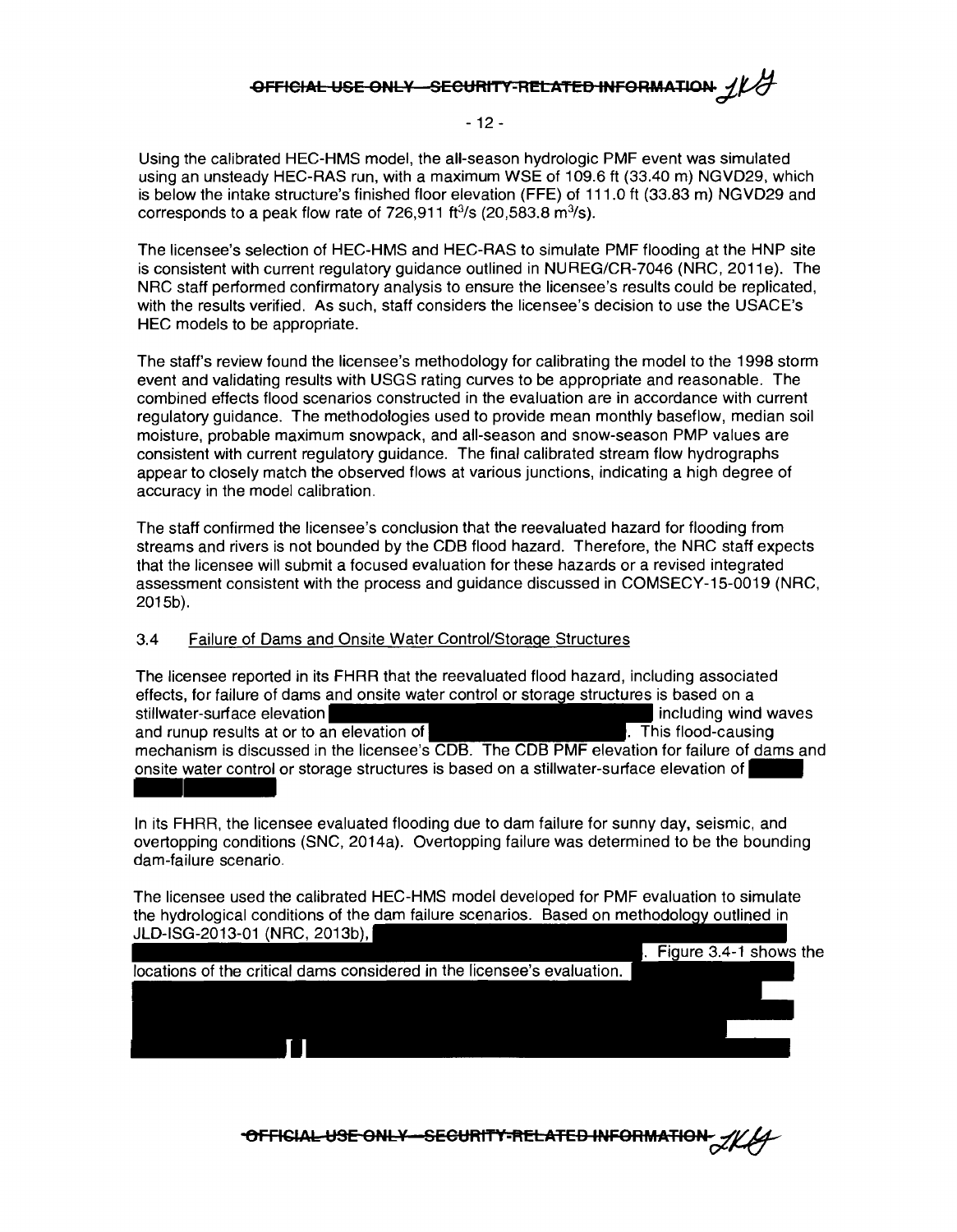- 13 -

Under the sunny day breach scenario, the hydrographs produced by the HEC-HMS simulation were used as inputs to the unsteady HEC-RAS model. After performing hydrologic modeling using HEC-HMS and unsteady HEC-RAS modeling, the resulting peak discharge in HEC-RAS was found to be

To evaluate the seismic dam breach hazard, a 50 percent PMP was used as the base precipitation. Simultaneous dam failure was assumed, and a critical failure scenario was found to occur with a breach a-. After performing hydrologic modeling using HEC-HMS and unsteady HEC-RAS modeling, the resulting peak discharge in HEC-RAS was found to be which corresponds to a maximum WSE of

The overtopping dam breach scenario included the critical hydrologic PMF event in combination with overtopping and breaching of all upstream critical dams except

he critical overtopping dam breach scenario, based on sensitivity analysis, excluded hypothetical dams and included dam breach of all other dams. The hypothetical dams were considered as a part of the flooding analysis, but were found to be inconsequential to increasing downstream dam failure flooding and were conservatively excluded from the critical scenario.

Staff finds the licensee's initial dam screening assessment of identifying inconsequential and potentially critical dams to be reasonable.



information the staff concluded that the licensee's selected scenario was reasonable.

After performing hydrologic modeling using HEC-HMS and unsteady HEC-RAS modeling, the resulting peak discharge in HEC-RAS was found to be which which which corresponds to a maximum WSE of  $\vert$  . This stillwater elevation represents the most significant flooding scenario along the Altamaha River. Under combined effect Scenario 1 an antecedent 40 percent PMP (occurring 5 days prior to the main storm) and 2-year return period wind wave activity were added to this PMF with upstream dam failure scenario. Based on the 2-year recurrence wind speed, critical fetch length, and average depth, the significant wave height was calculated using equations in USACE (2003) and found to be approximately A simple adjustment calculation produced a maximum wave

**OFFICIAL USE ONLY SECURITY RELATED INFORMATION**  $\mathcal{H}\mathcal{L}$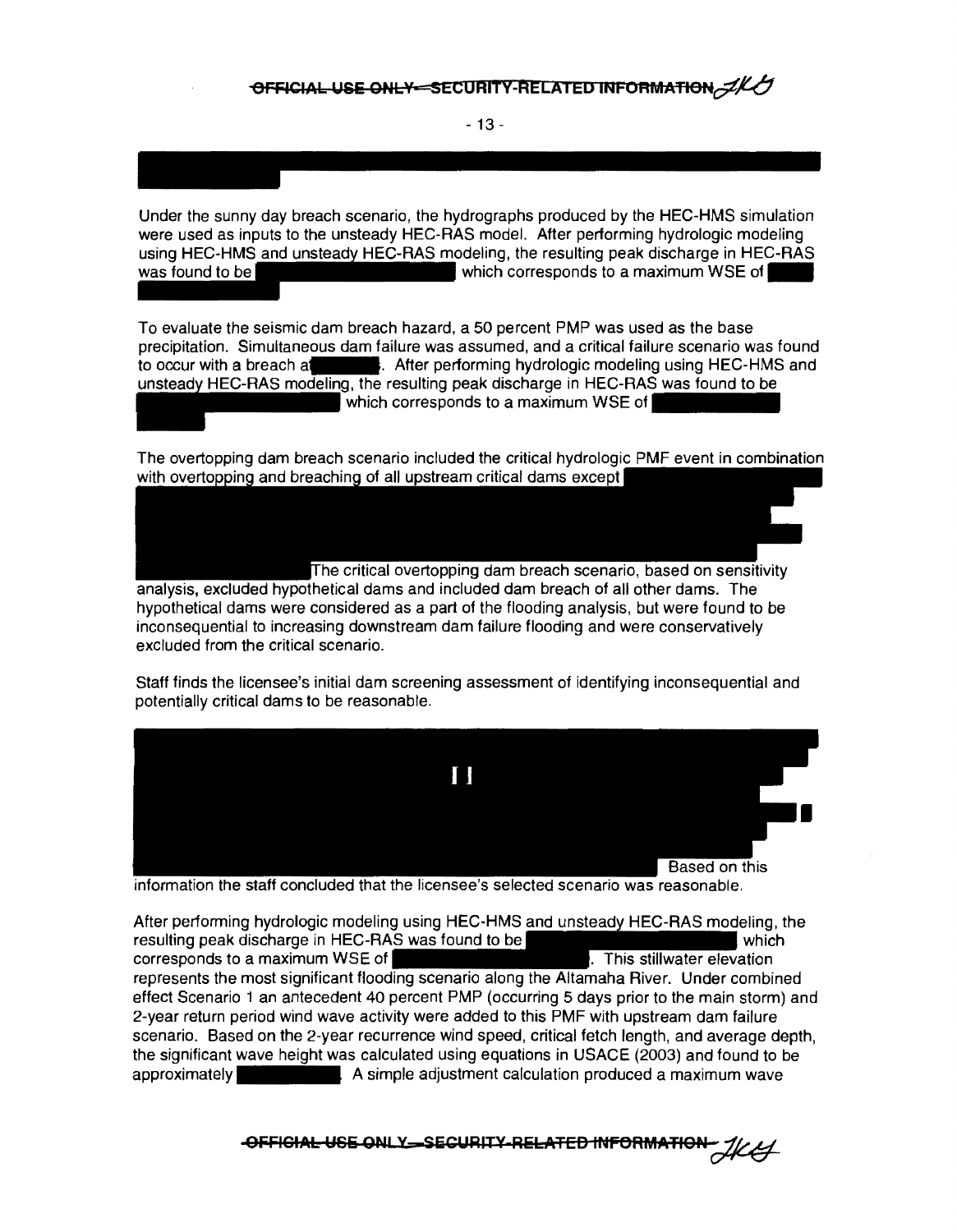#### **0FFIOIAL USE ONL¥ SECURIT<sup>1</sup> t'-RELATEB** INFORMATION~

 $-14 -$ 

height of **Additionally, the wind setup was calculated using the same input** parameters and found to be  $\blacksquare$  These effects, when added to the maximum stillwater elevation, produce a maximum combined effects WSE at the Intake Structure, including maximum wave height and wind setup, of The Name of The NRG staff found that the licensee's calculation of wind setup and wave runup reasonable.

Current regulatory guidance recommends using a 3- to 5-day dry period when evaluating combined effect floods. The licensee selected a 5-day dry period to evaluate the combined effects floods. The licensee suggested that the 5-day dry period was selected to prevent the end of the antecedent storm from coinciding with the main storm (SNC, 2015). Additionally, the licensee provided a sensitivity analysis demonstrated that using a shorter dry period of 3-days and a refined model time step of 1-minute resulted in an increase in the maximum stillwater surface elevation to **the contract of the surface elevation to the contract of the contract of the surface elevation** a 5-day dry period (SNC, 2016). Although this value is higher than the FHRR-reported value of I it is still well below the Hatch intake finished floor elevation of 111.0 ft (33.83 m) NGVD29. Among the four different analyses conducted for testing the combined sensitivity of using a 1-hour vs 1-minute model timestep and a 5-day vs 3-day dry period duration, the maximum stillwater surface elevation ranges between suggesting fairly low sensitivity to dry period duration (SNC, 2016). Therefore, the NRG staff finds the licensee's use of a 5-day dry period to be reasonable, given a lack of sensitivity to the duration selected and model uncertainties.

The NRG staff confirmed the licensee's conclusion that the reevaluated flood hazard for failure of dams and onsite water control or storage structures is not bounded by the CDB flood hazard. Therefore, the NRG staff expects that the licensee will submit a focused evaluation for these or a revised integrated assessment consistent with the process and guidance discussed in COMSECY-15-0019 (NRG, 2015b) and JLD-ISG-2016-01, Revision 0 (NRG, 2016c).

#### 3.5 Storm Surge

In its FHRR (NRG, 2014a), the licensee reported that the reevaluated hazard, including associated effects, for storm surge does not inundate the plant site, but did not report a PMF elevation. This flood-causing mechanism is not discussed in the licensee's COB. The staff examined the location, topography, and absence of enclosed or open water body in the vicinity of the site and confirmed the licensee's conclusion that the reevaluated hazard for flooding from storm surge is not a plausible flooding mechanism that would cause flooding hazard at the site.

#### 3.6 Seiche

In its FHRR (NRC, 2014a), the licensee reported that the reevaluated hazard, including associated effects, for seiche does not inundate the plant site, but did not report a PMF elevation. This flood-causing mechanism is not discussed in the licensee's COB. The staff examined the location, topography, and absence of enclosed or open water body in the vicinity of the site and confirmed the licensee's conclusion that the reevaluated hazard for flooding from seiche is not a plausible flooding mechanism that would cause flooding hazard at the site.

#### 3.7 Tsunami

In its FHRR (NRC, 2014a), the licensee reported that the reevaluated hazard, including associated effects, for tsunami does not inundate the plant site, but did not report a PMF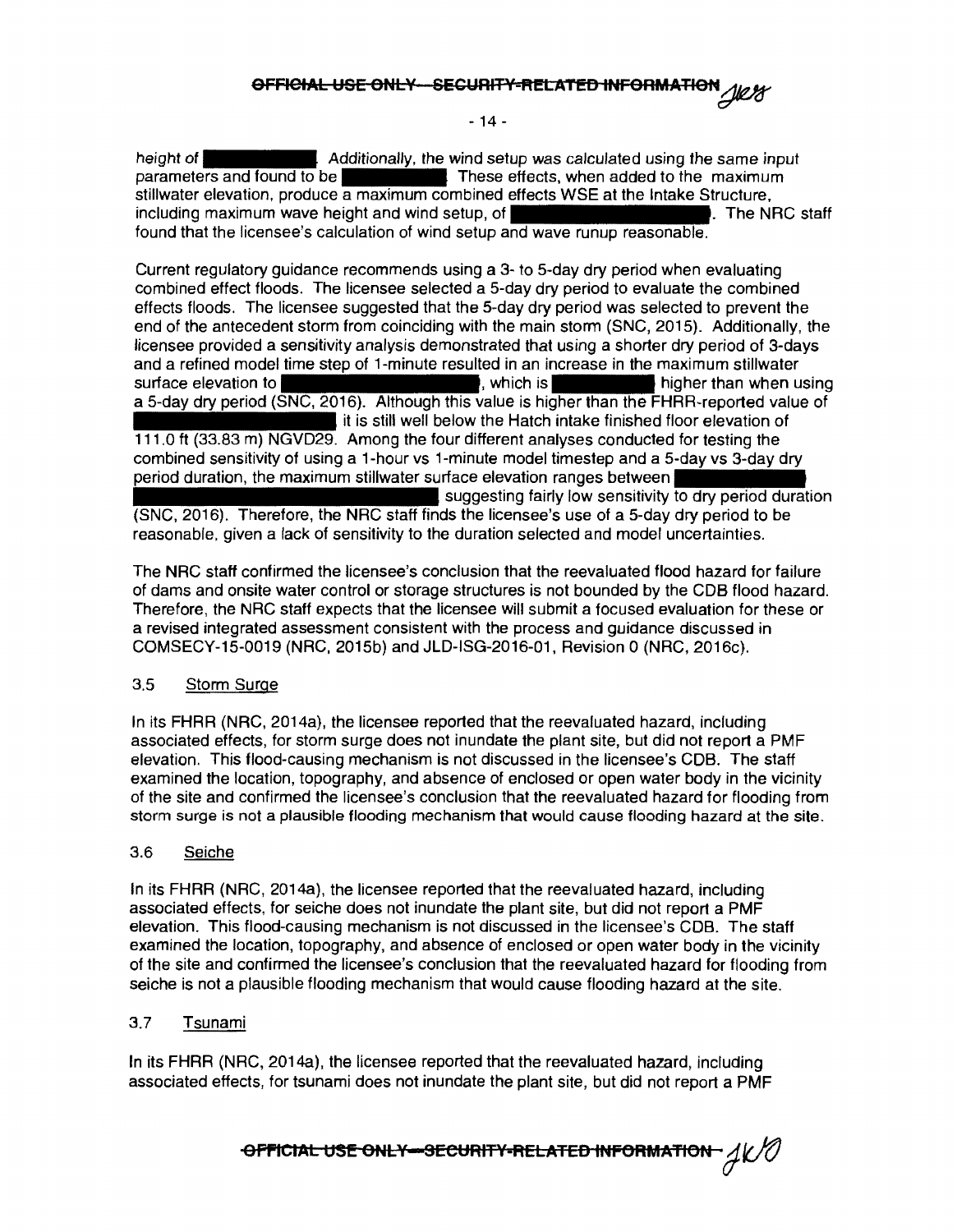#### **OFFICIAL USE ONLY-SECURITY-RELATED INFORMATION**

- 15 -

elevation. This flood-causing mechanism is not discussed in the licensee's CDB. The staff examined the location, topography, and absence of enclosed or open water body in the vicinity of the site, and confirmed the licensee's conclusion that the reevaluated hazard for flooding from tsunami is not a plausible flooding mechanism that would cause flooding hazard at the site.

#### 3.8 Ice-Induced Flooding

In its FHRR (NRC, 2014a), the licensee reported that the reevaluated hazard, including associated effects, for ice-induced flooding does not inundate the plant site, but did not report a PMF elevation. This flood-causing mechanism is not discussed in the licensee's CDB.

There is no record indicating freezing in the Altamaha River. River temperature data provided in the Updated Final Safety Analysis Report (UFSAR) (SNC, 2003) indicates that river temperature record at Doctortown, Georgia, has a low value of 37.4 degrees Fahrenheit (°F) (3° Celsius (C)) which is above the freezing temperature. The NRC staff examined the data of USGS stream gauge 02226000 Altamaha River at Doctortown, Georgia, and confirmed the lowest value of record for the daily minimum since 1958 is 37.4°F (3°C). Based on the temperature record, the formation of frazil ice is unlikely and the ice blockage of the intake structure is not considered possible. The staff confirmed the licensee's conclusion that the reevaluated hazard for iceinduced flooding is not a plausible flooding mechanism that would cause flooding hazard at the site.

#### 3.9 Channel Migrations or Diversions

In its FHRR (NRC, 2014a), the licensee reported that the reevaluated hazard, including associated effects, for channel migrations or diversions does not inundate the plant site, but did not report a probable maximum flood elevation. This flood-causing mechanism is not discussed in the licensee's CDB.

As indicated in NUREG/CR-7046 (NRC, 2011e), there are no well-established predictive tools for channel diversion. Accordingly, a qualitative evaluation of Altamaha River diversion potential was performed based on historical data. Historically, there is no indication that the channel alignment from the upstream U.S. Route 1 Bridge to Hatch has any tendency to meander. Diversion away from the site, however, was considered to be a possibility due to potential and observed sedimentation. The licensee concluded that sedimentation appears to occur slowly, and yearly monitoring of the channel bottoms reduces the likelihood of migration away from the site (SNC, 2014a). Additionally, Georgia Power Company conducts monitoring of the Altamaha River reach adjacent to the site, and conducts dredging if necessary. Overall, the licensee does not consider channel migration a flooding hazard at the HNP site.

The staff confirmed the licensee's conclusion that the reevaluated hazard for flooding from channel migrations or diversions is not a plausible flooding mechanism that would cause flooding hazard at the site.

-OFFICIAL-USE-ONLY SECURITY RELATED INFORMATION-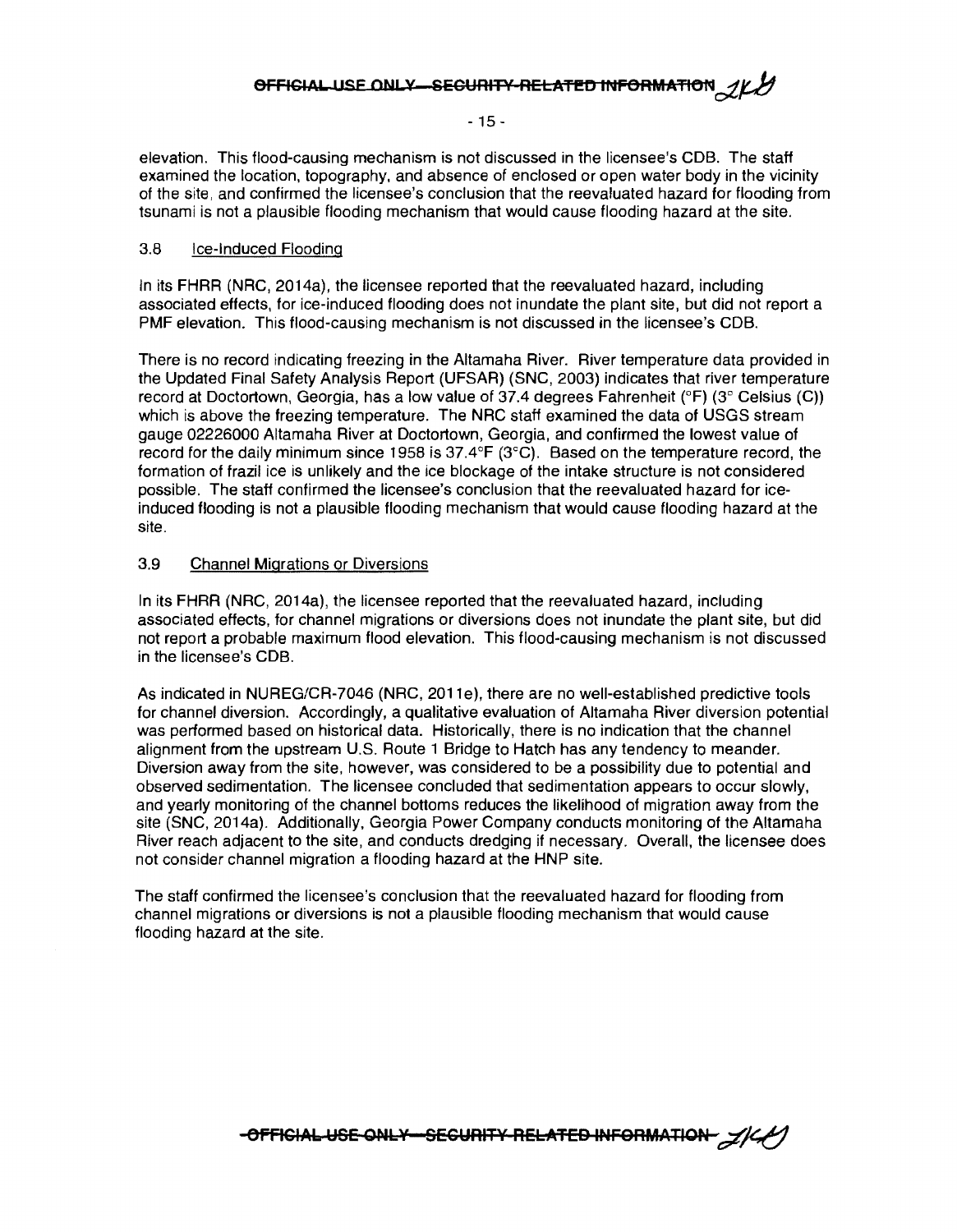## **-OFFICIAL USE ONLY-SECURITY•RELATED INFORMATION**  $\mathcal{A}\mathcal{U}$

- 16 -

#### 4.0 REEVALUATED FLOOD HEIGHT. EVENT DURATION, AND ASSOCIATED EFFECTS FOR HAZARDS NOT BOUNDED BY THE COB

#### 4.1 Reevaluated Flood Height for Hazards Not Bounded by the COB

Section 3 of this staff assessment documents the staff review of the licensee's flood hazard water height results. Table 4.1-1 contains the maximum results, including waves and runup, for flood mechanisms not bounded by the COB presented in Table 3.1-2. The staff agrees with the licensee's conclusion that LIP, streams and rivers, and failures of dams and onsite water control/storage structures are the only hazard mechanisms not bounded by the COB.

Consistent with the process and guidance discussed in COMSECY-15-0019 (NRC, 2015b), the NRC staff anticipates the licensee will submit a focused evaluation for LIP and associated site drainage. For the rivers and streams and failures of dams and onsite water control/storage structures flood-causing mechanisms, the NRC staff anticipates the licensee will perform additional assessments of plant response, either a focused evaluation or a revised integrated assessment, as discussed in COMSECY-15-0019 (NRC, 2015b).

#### 4.2 Flood Event Duration for Hazards Not Bounded by the COB

The staff reviewed information provided in SNC's 50.54(f) responses (SNC, 2014a; SNC, 2014b; SNC, 2015; and, SNC, 2016) regarding the flood event duration (FED) parameters needed to perform the additional assessments of plant response for flood hazards not bounded by the COB. The FED parameters for the flood-causing mechanisms not bounded by the COB are summarized in Table 4.2-1.

The licensee states in its FHRR (SNC, 2014a) that flooding as a result of the streams and rivers flood-causing mechanism does not inundate the site and therefore flood event durations for this parameter is not required. The NRC staff agree with the licensee's assessment and conclude that FED parameters are not required for this flood-causing mechanism. However, the licensee did not provide all FED parameters for LIP and the failures of dams and onsite water control/storage structures.

The licensee is expected to develop FED parameters for LIP and the failures of dams and onsite water control/storage structures to conduct the MSA and focused evaluations or revised integrated assessments.

#### 4.3 Associated Effects for Hazards Not Bounded by the COB

The staff reviewed information provided in SNC's 50.54(f) response (SNC, 2014a; SNC, 2014b; SNC, 2015; and, SNC, 2016) regarding AE parameters needed to perform future additional assessments of plant response for flood hazards not bounded by the COB. The AE parameters directly related to maximum total water height, such as waves and runup, are presented in Table 4.1-1. The AE parameters not directly associated with total water height are listed in Table 4.3-1.

The licensee's AE inputs included hydrodynamic and debris loading at plant grade for the LIP flood causing mechanism.

**eFFICIAL USE ONLY SECURITY RELATED INFORMATION**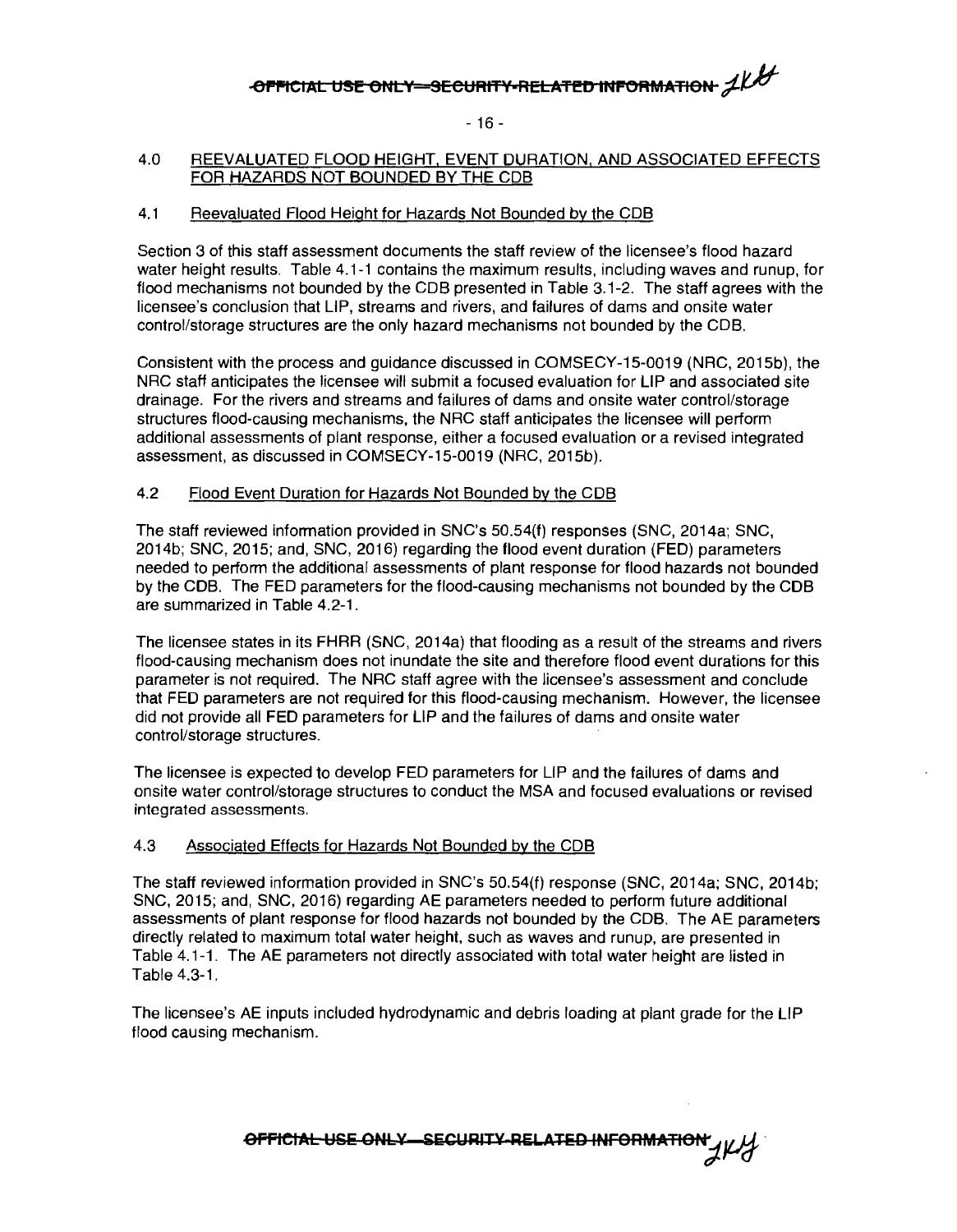#### **-OFFICIAL USE ONLY-SECURITY-RELATED INFORMATION - IKAT**

#### - 17 -

Sediment deposition and aggradation have been documented at the HNP intake structure; however, the licensee reports that Georgia Power Company conducts continuous monitoring of the Altamaha River adjacent to the site to ensure minimum water depth requirements. This practice eliminates any negative effects from sediment deposition.

Additional associated effects listed as not provided are considered by the licensee as not applicable for the LIP flood hazard.

The licensee did not provide AEs for the failures of dams and onsite water control/storage structures.

The licensee is expected to develop AE parameters for LIP and the failures of dams and onsite water control/storage structures to conduct the MSA and focused evaluations or revised integrated assessments.

#### 4.4 Conclusion

Based upon the preceding analysis, NRC staff confirms that the reevaluated flood hazard information discussed in Section 4 is appropriate input to the additional assessments of plant response as described in the 50.54(f) letter (NRC, 2012a), COMSECY-15-0019 (NRC, 2015b), and the associated guidance.

The licensee is expected to develop missing FED and AE parameters to conduct the MSA and the focused evaluations or revised integrated assessments. The NRC staff will evaluate the missing FED parameters (i.e. warning time, period of inundation, and recession time) and associated effects marked as "not provided" in Tables 4.2-1 and 4.3-1 during its review of the MSA and focused evaluations or revised integrated assessments.

#### 5.0 CONCLUSION

The NRC staff has reviewed the information provided for the reevaluated flood-causing mechanisms of HNP, Units 1 and 2. Based on its review of available information provided by SNC's 50.54(f) response (SNC, 2014a; SNC, 2014b; SNC, 2015; and, SNC, 2016), the staff concludes that the licensee conducted the hazard reevaluation using present-day methodologies and regulatory guidance used by the NRC staff in connection with ESP and COL reviews.

Based upon the preceding analysis, the NRC staff confirms that the licensee responded appropriately to Enclosure 2, Required Response 2, of the 50.54(f) letter, dated March 12, 2012. In reaching this determination, the staff confirms the licensee's conclusions that (a) the reevaluated flood hazard results for LIP, rivers and streams, and failures of dams and onsite water control/storage structures flood-causing mechanisms are not bounded by the current design basis flood hazard, (b) additional assessments of plant response will be performed for the LIP, rivers and streams, and failures of dams and onsite water control/storage structures flood-causing mechanisms and are expected to be submitted by the licensee, and (c) the reevaluated flood-causing mechanism information is appropriate input to additional assessments of plant response, as described in the 50.54(f) letter and COMSECY-15-0019 (NRC, 2015b), and associated guidance. The NRC staff has no additional information needs at this time with respect to SNC's 50.54(f) response.

**OFFICIAL USE ONLY-SECURITY-RELATED INFORMATION**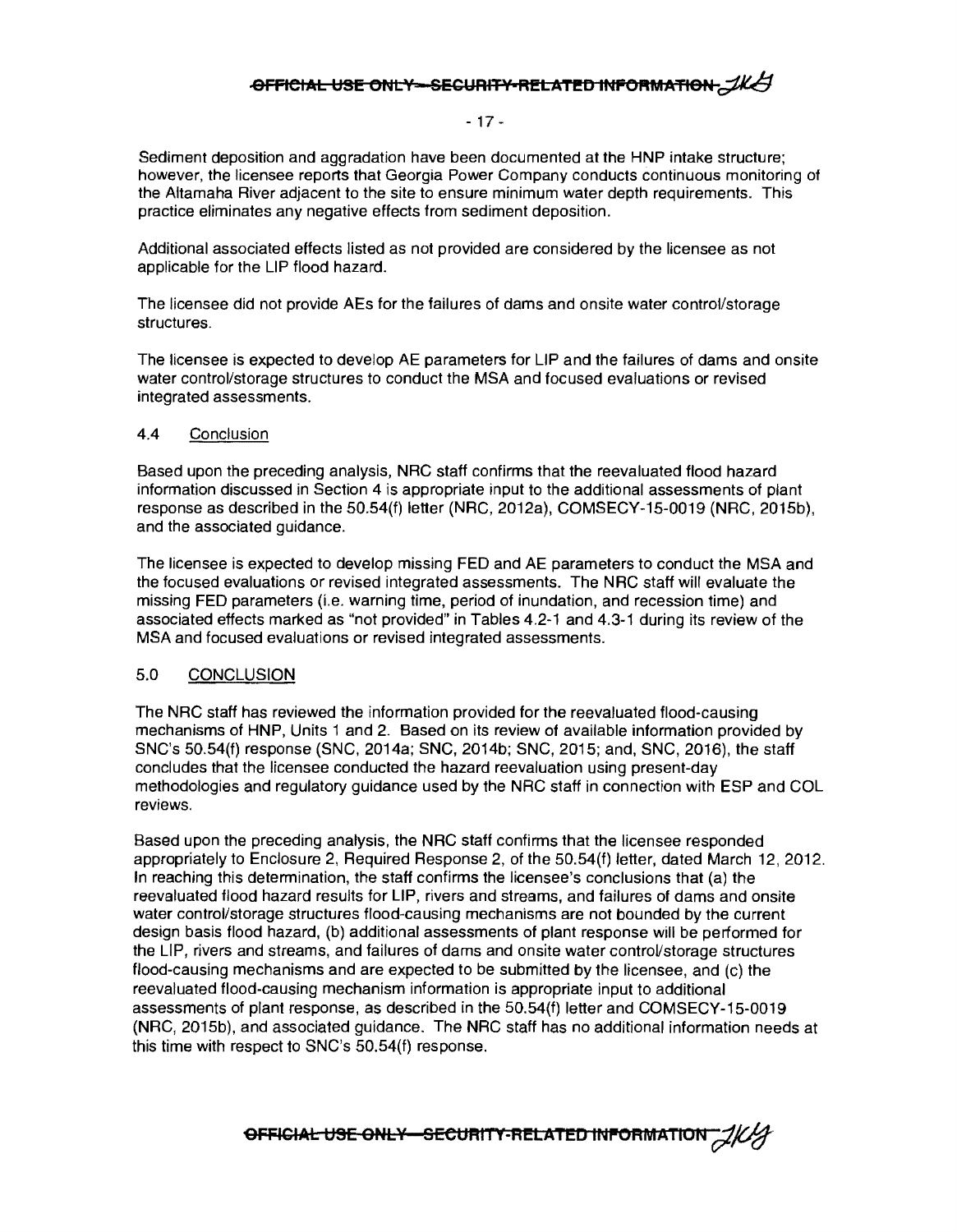#### 6.0 REFERENCES

Notes: ADAMS Accession Nos. refers to documents available through NRC's Agencywide Documents Access and Management System (ADAMS). Publicly-available ADAMS documents may be accessed through http://www.nrc.gov/reading-rm/adams.html.

#### U.S. Nuclear Regulatory Commission Documents and Publications

NRG (U.S. Nuclear Regulatory Commission), 2007, "Standard Review Plan for the Review of Safety Analysis Reports for Nuclear Power Plants: LWR Edition", NUREG-0800, 2007. ADAMS stores the Standard Review Plan as multiple ADAMS documents, which are most easily accessed through NRC's public web site at http://www.nrc.gov/reading-rm/basic-ref/srp-reviewstandards.html.

NRG, 2011a, "Near-Term Report and Recommendations for Agency Actions Following the Events in Japan," Commission Paper SECY-11-0093, July 12, 2011, ADAMS Accession No. ML 11186A950.

NRG, 2011b, "Recommended Actions to be Taken without Delay from the Near-Term Task Force Report," Commission Paper SECY-11-0124, September 9, 2011, ADAMS Accession No. ML 11245A158.

NRG, 2011c, "Prioritization of Recommended Actions to be Taken in Response to Fukushima Lessons Learned," Commission Paper SECY-11-0137, October 3, 2011, ADAMS Accession No. ML11272A111.

NRC, 2011d. "Design-Basis Flood Estimation for Site Characterization at Nuclear Power Plants in the United State of America," NUREG/CR-7046, November 2011, ADAMS Accession No. ML 11321A195.

NRG, 2012a, letter from Eric J. Leeds, Director, Office of Nuclear Reactor Regulation and Michael R. Johnson, Director, Office of New reactors, "Request for Information Pursuant to Title 10 of the Code of Federal Regulations 50.54(f) Regarding the Recommendations 2.1, 2.3, and 9.3, of the Near-Term Task Force Review of Insights from the Fukushima Dai-ichi Accident", March 12, 2012, ADAMS Accession No. ML 12053A340.

NRG, 2012b, letter from Eric J. Leeds, Director, Office of Nuclear Reactor Regulation, "Prioritization of Response Due Dates for Request for Information Pursuant to Title 1 o of the Code of Federal Regulations 40.54(f) Regarding Flooding Hazard Reevaluations for Recommendation 2.1 of the Near-Term Task Force Review of Insights from the Fukushima Daiichi Accident," May 11, 2012, ADAMS Accession No. ML12097A509.

NRG, 2012c, "Guidance for Performing the Integrated Assessment for External Flooding," Japan Lessons-Learned Project Directorate, Interim Staff Guidance JLD-ISG-2012-05, Revision 0, November 30, 2012, ADAMS Accession No. ML 12311 A214.

NRG, 2013a, "Guidance for Performing a Tsunami, Surge, or Seiche Hazard Assessment," Japan Lessons-Learned Project Directorate, Interim Staff Guidance JLD-ISG-2012-06, Revision O, January 4, 2013, ADAMS Accession No. ML 12314A412 .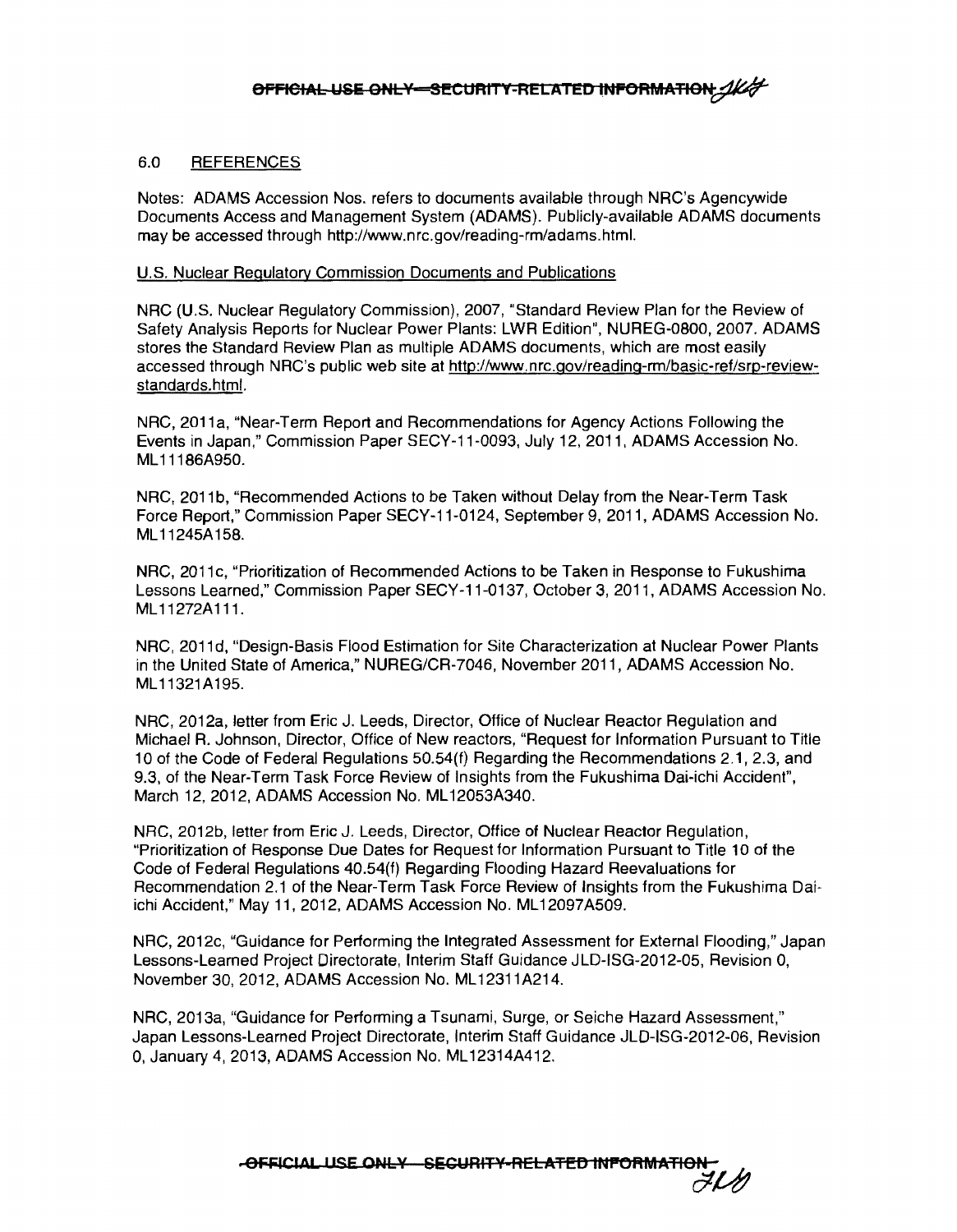### OFFICIAL USE ONLY=SECURITY-RELATED INFORMATION 1/44

#### - 19 -

NRC, 2013b, "Guidance For Assessment of Flooding Hazards Due to Dam Failure," Japan Lessons-Learned Project Directorate, Interim Staff Guidance JLD-ISG-2013-01, Revision 0, July 29, 2013, ADAMS Accession No. ML13151A153.

NRC, 2014a, "Edwin I. Hatch Nuclear Plant, Units 1 and 2 (HNP)—Request for Additional Information (TAC NOS. MF3868 and MF3869)," dated June 23, 2014, ADAMS Accession No. ML 14163A613.

NRC, 2014b, "Edwin I. Hatch Nuclear Plant, Units 1 And 2, Staff Assessment of the Flooding Walkdown Report Supporting Implementation of Near-Term Task Force Recommendation 2.3 Related To The Fukushima Dai-lchi Nuclear Power Plant Accident (TAC MD0234-35, ,"June 30, 2014, ADAMS Accession No. ML14155A405.

NRC, 2015a, E-mail, "Hatch Nuclear Plant- Fukushima 2.1 Flooding-FHRR Review RAls," sent May 4, 2015, ADAMS Accession No. ML 15124A832.

NRC, 2015b, "Mitigating Strategies and Flooding Hazard Reevaluation Action Plan," Commission Paper COMSECY-15-0019, June 30, 2015, ADAMS Accession No. ML 15153A104.

NRC, 2015c, "Edwin I. Hatch Nuclear Plant, Unit 1 and 2 - Interim Staff Response to Reevaluated Flood Hazards Submitted in Response to 50.54(f) Information Request - Flood-Causing Mechanism Reevaluation," dated December 4, 2015, ADAMS Accession Nos. ML 15321A156 (cover letter and redacted tables) and ML 15327A249 (non-public tables).

NRC, 2016a, "Compliance with Order EA-12-049 Order to Modify Licenses with Regard to Requirements for Mitigation Strategies for Beyond-Design-Basis External Events", Interim Staff Guidance JLD-ISG-2012-01, Revision 1 and Comment Resolution, January 22, 2016, ADAMS Accession No. ML 15357A142.

NRC, 2016b, "Nuclear Regulatory Commission Report the Audit of Southern Nuclear Operating Company's Flood Hazard Reevaluation Report Submittals Relating to the Near-Term Task Force Recommendation 2.1 Flooding for the Edwin I. Hatch Nuclear Plant, Units 1 and 2," dated May 17, 2016, ADAMS Accession No. ML 16032A013.

NRC, 2016c, "Guidance for Activities Related to Near-Term Task Force Recommendation 2.1, Flooding Hazard Reevaluation; Focused Evaluation and Integrated Assessment, "Interim Staff Guidance JLD-ISG-2016-01, Revision 0, July 11, 2016, ADAMS Accession No. ML 16162A301.

#### Codes and Standards

ANSI/ANS (American National Standards Institute/American Nuclear Society), 1992, ANSl/ANS-2.8-1992, "Determining Design Basis Flooding at Power reactor Sites," American Nuclear Society, LaGrange Park, IL, July 1992.

#### Other References

FL0-2D, 2009. FL0-2D Reference Manual, Version 2009. FL0-2D Software, Inc., Nutrioso, Arizona.

eFFICIAL USE ONLY SECURITY RELATED INFORMATION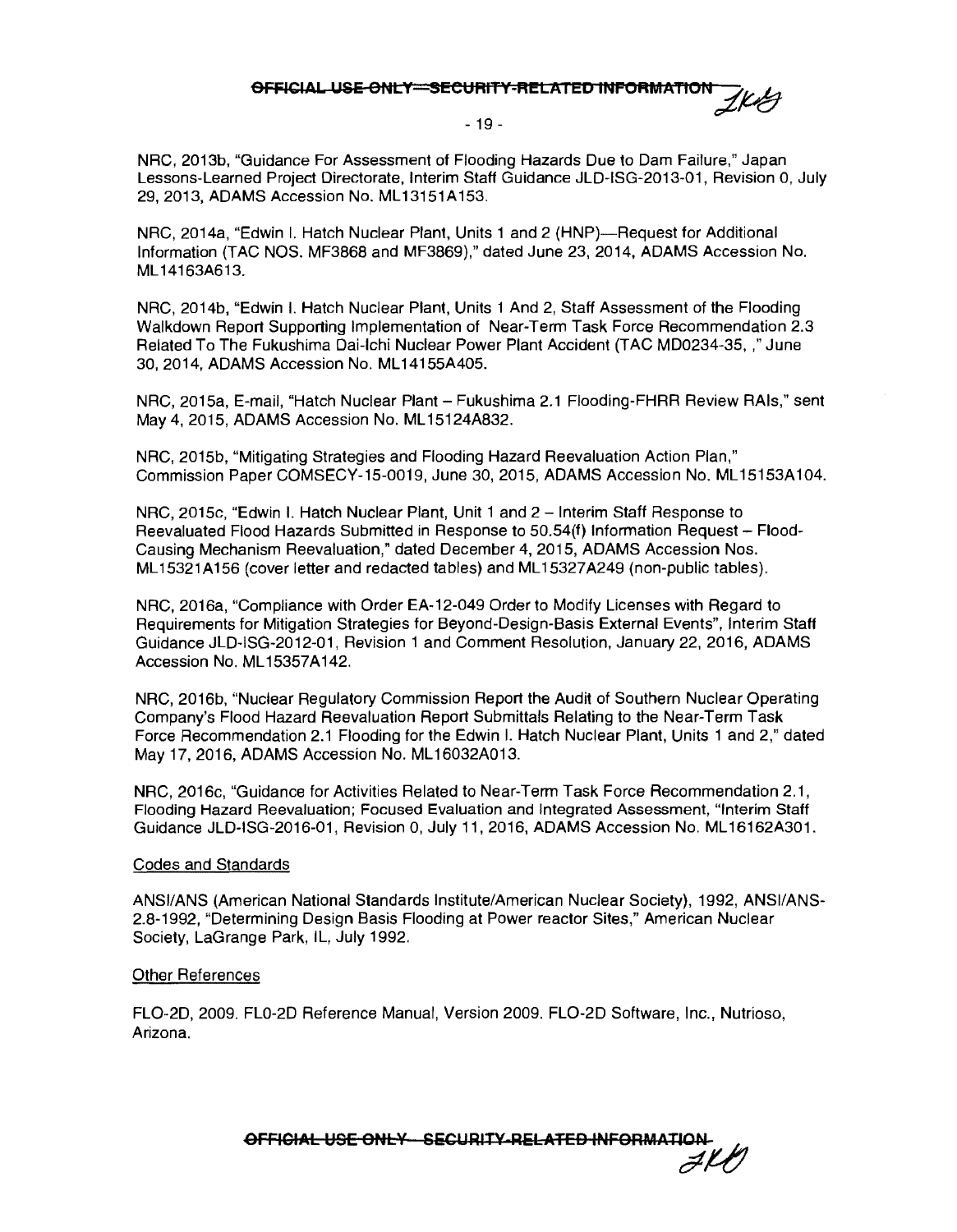### **OFFIGIAL USE ONLY-SECURITY-RELATED INFORMATION**

#### - 20 -

Froehlich, D. C., 2008, "Embankment Dam Breach Parameters and Their Uncertainties," Journal of Hydraulic Engineering, Vol. 134, No. 12, May, pgs. 1708-1720.

NEI (Nuclear Energy Institute), 2015, "Diverse and Flexible Coping Strategies (FLEX) Implementation Guide", NEI 12-06 Revision 2, December 2015, ADAMS Accession No. ML 16005A625.

NOAA (National Oceanic and Atmospheric Administration), 1978, "Probable Maximum Precipitation Estimates, United States, East of the 105th Meridian," NOAA Hydrometeorological Report No. 51, June 1978.

NOAA, 1982, "Application of Probable Maximum Precipitation Estimates, United States, East of the 105th Meridian," NOAA Hydrometeorological Report No. 52, August 1982.

SCS, 1986, "Urban Hydrology for Small Watersheds," Technical Release 55, Soil Conservation Service, U.S. Department of Agriculture, June 1986.

SNC (Southern Nuclear Operating Company, Inc.), 2003, "Hatch, Units 1 and 2, Updated Final Safety Analysis Report Updated FSAR (Revision 21)," ADAMS Accession No. ML031960404.

SNC, 2012, "Edwin I. Hatch Nuclear Plant - Units 1 and 2 Flooding Recommendation 2.3 Walkdown Report Requested by NRC Letter, Request for Information Pursuant to Title 10 of the Code of Federal Regulations 50.54(f) Regarding Recommendations 2.1, 2.3, and 9.3, of the Near-Term Task Force Review of Insights from the Fukushima Daiichi Accident, dated March 12, 2012," dated November 27, 2012, ADAMS Accession No. ML 12333A 148.

SNC, 2013, " Edwin I. Hatch Plant, Units 1 and 2 Southern Nuclear Operating Company's Supplemental Response to NRC Request for Information Pursuant to 10 CFR 50.54(f) Regarding the Flooding Aspects of Recommendations 2.3 of the Near-Term Task Force Review...." September 23, 2013, ADAMS Accession No. ML13266A367.

SNC, 2014a Edwin I. Hatch Nuclear Plant-Units 1 and 2, "Recommendation 2.1 Flood Hazard Reevaluation Report Requested by NRC Letter dated March 12, 2012," ADAMS Accession No. ML 14069A054.

SNC, 2014b, "Edwin I. Hatch Nuclear Plant-Unit 1 & 2, Response to Request for Additional information," dated August 6, 2014, ADAMS Accession No. ML 14219A570.

SNC, 2015, "Edwin I. Hatch Nuclear Plant-Units 1 and 2, Response to Supplemental Request for Additional Information, Recommendation 2.1 Flood Hazard Reevaluation Report," dated June 3, 2015, ADAMS Accession No. ML15154B601.

SNC, 2016, "Edwin I. Hatch Nuclear Plant-Units 1 and 2, Response to Request for Docketing Information Need 1 and 8, Recommendation 2. 1 Flood Hazard Reevaluation Report," dated March 7, 2016, ADAMS Accession Nos. ML16069A087 (public cover letter) and ML 16069A088 (non-public enclosure)

USBR (U.S. Bureau of Reclamation), 2014, "Evaluation of Erodibility-Based Embankment Dam Breach Equations," Hydraulic Laboratory Report HL-2014-02, lnteragency Agreement NRC-HQ-60-12-1-0013, June.

**OFFICIAL USE ONLY -- SECURITY-RELATED INFORMATION 2/4**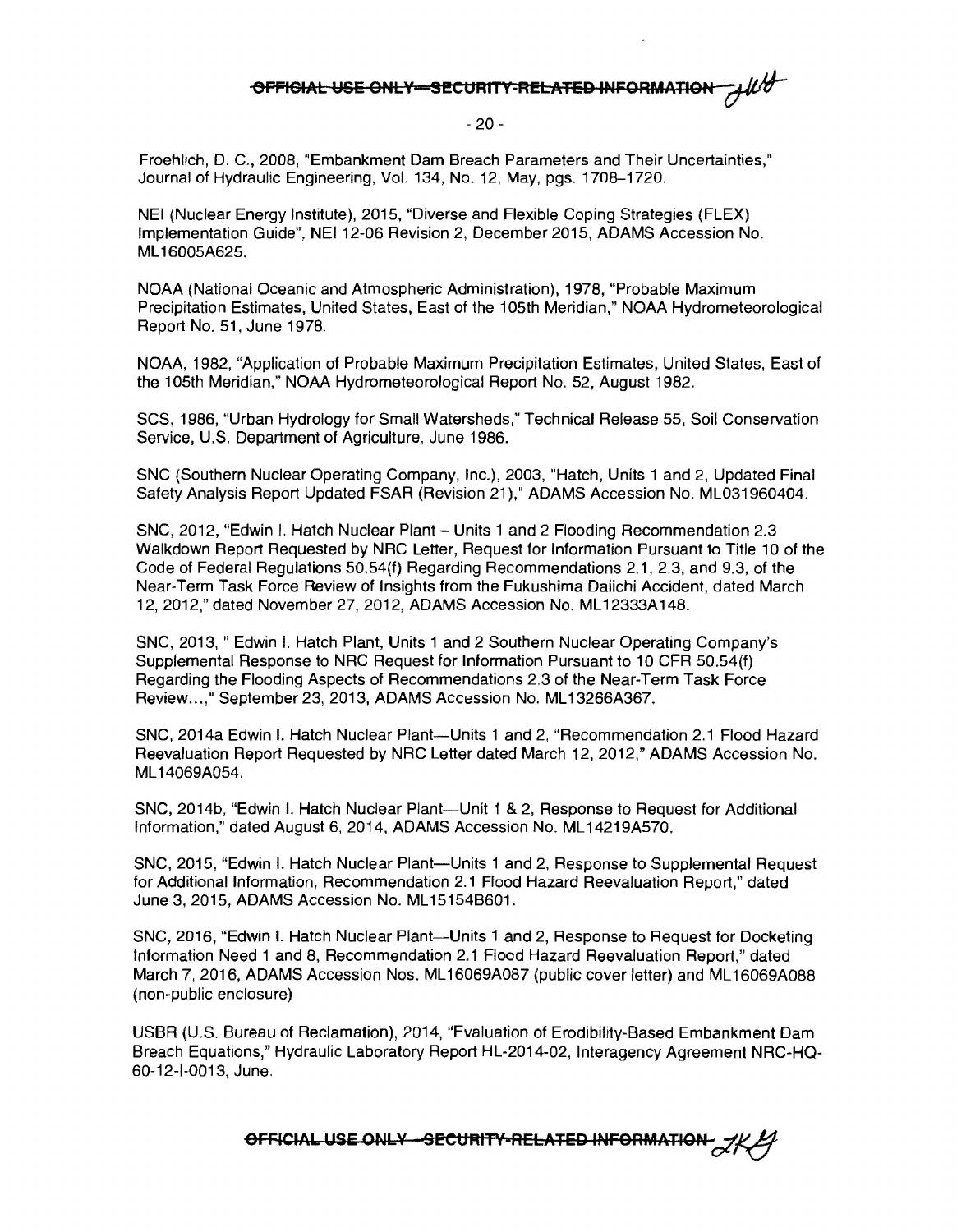## **OFFICIAL USE ONLY SECURITY RELATED INFORMATION**

- 21 -

USACE (U.S. Army Corps of Engineers), 2003, "Coastal Engineering Manual," Engineer Manual EM 1110-2-1100, Revision 1, U.S. Army Corps of Engineers.

USACE, 2010a, "HEC-HMS 3.5 Computer Program Build 1417," United States Army Corps of Engineers Hydrologic Engineering Center (HEC), release date: August 2010.

USACE, 2010b. "HEC-RAS Version 4.1.0 Computer Program." United States Army Corps of Engineers Hydrologic Engineering Center (HEC), release date: January 2010.

Xu, Y. and Zhang, L. M., 2009, "Breaching Parameters for Earth and Rockfill Dams," Journal of Geotechnical and Geoenvironmental Engineering, Vol. 135, No. 12, December, pgs. 1957-1970

**"OFFICIAL USE ONLY-SECURITY-RELATED INFORMATION**  $\frac{1}{\sqrt{1}}$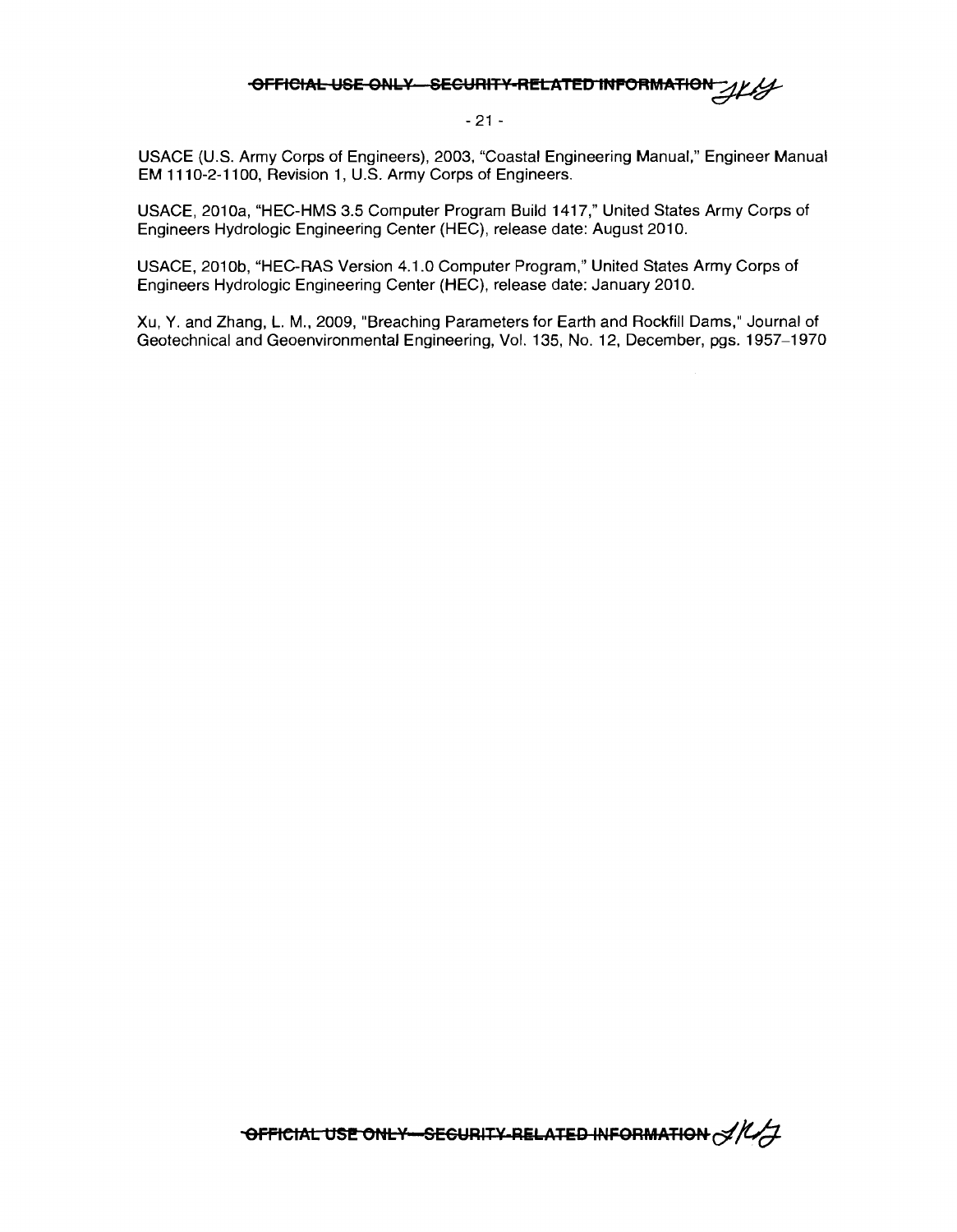### **OFFICIAL USE ONLY-SECURITY-RELATED INFORMATION/4/7**

#### - 22 -

| <b>Flood-Causing Mechanism</b>                                 | <b>SRP Section(s)</b><br>and<br><b>JLD-ISG</b> |
|----------------------------------------------------------------|------------------------------------------------|
| Local Intense Precipitation and Associated<br>Drainage         | SRP 2.4.2<br>SRP 2.4.3                         |
| Streams and Rivers                                             | SRP 2.4.2<br>SRP 2.4.3                         |
| Failure of Dams and Onsite Water<br>Control/Storage Structures | SRP 2.4.4<br>JLD-ISG-2013-01                   |
| Storm Surge                                                    | SRP 2.4.5<br>JLD-ISG-2012-06                   |
| Seiche                                                         | SRP 2.4.5<br>JLD-ISG-2012-06                   |
| Tsunami                                                        | SRP 2.4.6<br>JLD-ISG-2012-06                   |
| Ice-Induced                                                    | SRP 2.4.7                                      |
| Channel Migrations or Diversions                               | SRP 2.4.9                                      |

#### **Table 2.2-1. Flood-Causing Mechanisms and Corresponding Guidance**

SAP is the Standard Review Plan for the Review of Safety Analysis Reports for Nuclear Power Plants: LWR Edition (NRC, 2007)

JLD-ISG-2012-06 is the "Guidance for Performing a Tsunami, Surge, or Seiche Hazard Assessment" (NRC, 2013a)

JLD-ISG-2013-01 is the "Guidance for Assessment of Flooding Hazards Due to Darn Failure" (NRC, 2013b)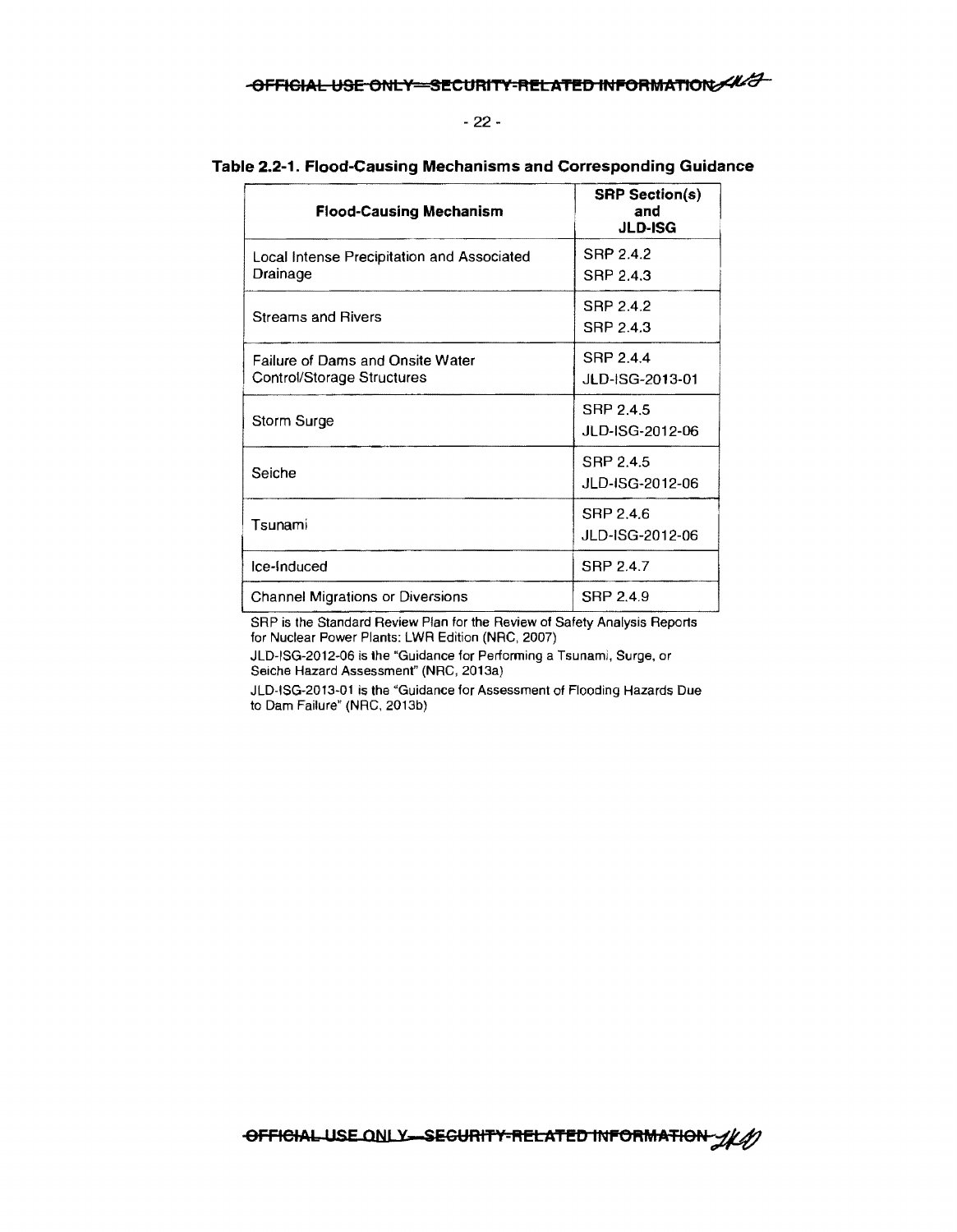#### - 23 -

#### Table 3.0-1. Summary of Datum Conversions for Edwin I. Hatch Nuclear Plant (all values in ft)

|             |        | ັດ     |
|-------------|--------|--------|
| <b>From</b> | NAVD88 | NGVD29 |
| NAVD88      |        | $+0.8$ |
| NGVD29      | $-0.8$ |        |

#### Table 3.1-1. Summary of Controlling Flood-Causing Mechanisms

| Reevaluated Flood-Causing Mechanisms and Associated<br>Effects that May Exceed the Powerblock Elevation(1),(2) | <b>ELEVATION (NGVD29)</b> |  |
|----------------------------------------------------------------------------------------------------------------|---------------------------|--|
| Local Intense Precipitation and Associated Drainage                                                            |                           |  |
| Power Block area                                                                                               | 130.1 to 131.2 ft         |  |
| Intake Structure                                                                                               | 110.9 to 111.2 ft         |  |
| Failure of Dams and Onsite Water Control/Storage Structures                                                    |                           |  |

<sup>(1)</sup> Flood Height and Associated Effects as defined in JLD-ISG-2012-05.

 $(3)$ 

 $^{(2)}$  The powerblock elevation is 129 ft NGVD29. The intake structure adjacent grade elevation is 110 ft NGVD29.

> -OFFICIAL USE ONLY-SEGURITY-RELATED INFORMATION  $z\not\vdash\theta$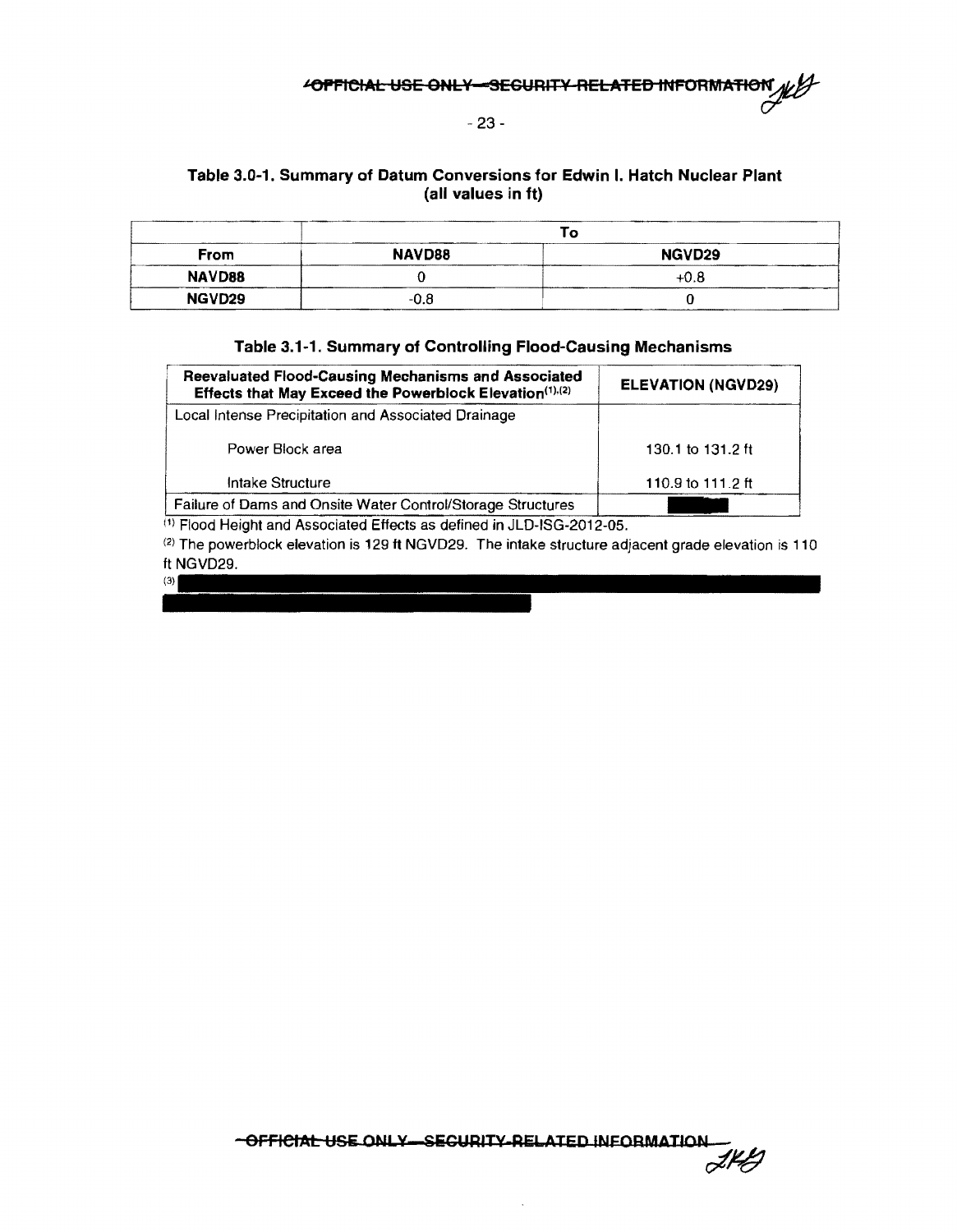GFFIGIAL USE ONLY=SECURITY-RELATED INFORMATION

 $-24 -$ 

| Mechanism                                                                              | <b>Stillwater</b><br>Elevation         | <b>Waves/</b><br>Runup                 | <b>Design Basis</b><br><b>Hazard</b><br><b>Elevation</b> | Reference                          |
|----------------------------------------------------------------------------------------|----------------------------------------|----------------------------------------|----------------------------------------------------------|------------------------------------|
| <b>Local Intense Precipitation</b>                                                     | Not included<br>in DB                  | Not included<br>in DB                  | Not included<br>in DB                                    | FHRR Section 4.b.1<br>and Table 13 |
| <b>Streams and Rivers</b>                                                              |                                        |                                        |                                                          |                                    |
| Flooding of the Altamaha River<br>at atch                                              | 105.0 ft<br>NGVD <sub>29</sub>         | <b>Not</b><br>Applicable               | $105.0$ ft<br>NGVD <sub>29</sub>                         | FHRR Section 4.b.2<br>and Table 13 |
| <b>Failure of Dams and Onsite</b><br><b>Water Control/Storage</b><br><b>Structures</b> |                                        |                                        |                                                          |                                    |
| Dam Breaches and Failures -<br><b>Overtopping Failure</b>                              | an an an A                             | $\overline{\phantom{a}}$               |                                                          | FHRR Section 4.b.3<br>and Table 13 |
| Combined Effect Flood (PMF<br>with overtopping dam failure<br>and wind-induced waves)  |                                        |                                        | a sa                                                     | FHRR Section 4.b.9<br>and Table 13 |
| Dam Breaches and Failures -<br>Seismic Failure                                         |                                        |                                        |                                                          | FHRR Table 13                      |
| <b>Storm Surge</b>                                                                     | No Impact on<br>the Site<br>Identified | No Impact on<br>the Site<br>Identified | No Impact on<br>the Site<br>Identified                   | FHRR Section 4.b.4<br>and Table 13 |
| Seiche                                                                                 | No Impact on<br>the Site<br>Identified | No Impact on<br>the Site<br>Identified | No Impact on<br>the Site<br>Identified                   | FHRR Section 4.b.5<br>and Table 13 |
| Tsunami                                                                                | No Impact on<br>the Site<br>Identified | No Impact on<br>the Site<br>Identified | No Impact on<br>the Site<br>Identified                   | FHRR Section 4.b.6<br>and Table 13 |
| <b>Ice-Induced Flooding</b>                                                            | No Impact on<br>the Site<br>Identified | No Impact on<br>the Site<br>Identified | No Impact on<br>the Site<br>Identified                   | FHRR Section 4.b.7<br>and Table 13 |
| <b>Channel Migrations or</b><br><b>Diversions</b>                                      | No Impact on<br>the Site<br>Identified | No Impact on<br>the Site<br>Identified | No Impact on<br>the Site<br>Identified                   | FHRR Section 4.b.8<br>and Table 13 |

#### **Table 3.1-2. Current Design-Basis Flood Hazards**

Note 1: Reported values are rounded to the nearest one-tenth of a foot

 $\ddot{\mathbf{p}}$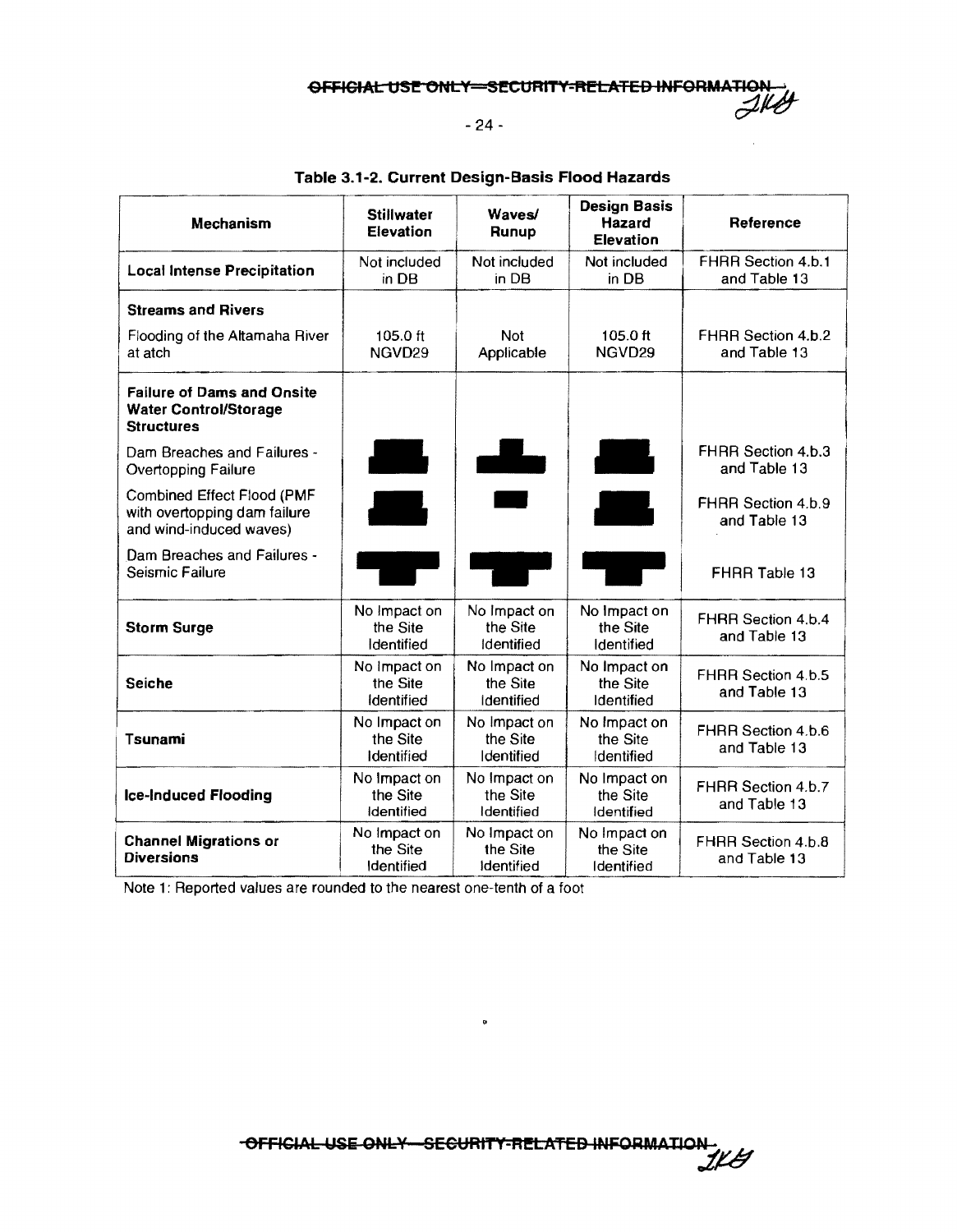·~

#### - 25 -

| Time (minutes) | <b>Cumulative</b><br><b>Rainfall Depth</b><br>(inches) |
|----------------|--------------------------------------------------------|
|                | ჩ 17                                                   |
| 15             | 9.68                                                   |
| --             | . .<br>. .                                             |

30 14.13

60 19.26

#### Table 3.2-1: 1-mi2/1-h PMP Distribution (adapted from FHRR Table 2)

#### Table 3.2-2: LIP Predicted Flooding Results at the Main Doors and Bays.

| <b>Building</b>  | Door ID               | Max. Water<br><b>Surface</b><br>Elevation | Max.<br>Flooding<br>Depth above<br>Surveyed<br>FFE. | Flooding<br>Duration<br>above<br>Surveyed FFE | Max.<br>Velocity | Max.<br>Resultant<br>impact<br>Load | Max.<br><b>Resultant</b><br><b>Static</b><br>Load |
|------------------|-----------------------|-------------------------------------------|-----------------------------------------------------|-----------------------------------------------|------------------|-------------------------------------|---------------------------------------------------|
|                  |                       | Ħ                                         | Ħ                                                   | hr                                            | ft/sec           | lb/ft                               | lb/ft                                             |
|                  | Door D-130            | 110.9                                     | 0.1                                                 | & 0.1                                         | 0.91             | 0.72                                | 3.96                                              |
| Intake Structure | Door D-131            | 111.2                                     | 0.2                                                 | 1.0                                           | 0.42             | 0.10                                | 1.82                                              |
|                  | Door D-132            | 111.1                                     | 0.2                                                 | 0.2                                           | 0.37             | 0.40                                | 53.08                                             |
| Diesel Generator | Door D-166            | 130.2                                     | 0.3                                                 | 1.1                                           | 0.35             | 0.11                                | 4.25                                              |
| Building         | Door D-167            | 128.8                                     | 0.0                                                 | 0,0                                           | 0.14             | 0.01                                | 5.75                                              |
|                  | Door R-30A            | 130.1                                     | 0.4                                                 | 1.3                                           | 0.91             | 0.55                                | 6.62                                              |
|                  | Door R-23A            | 130.2                                     | 0.4                                                 | 1.3                                           | 0.56             | 0.28                                | 4.91                                              |
| Turbine and      | Door T-15             | 130.1                                     | 0.1                                                 | 1.3                                           | 1.61             | 1.28                                | 1.32                                              |
| Reactor Building | Door $T$ 16           | 130.2                                     | 0.2                                                 | 1.4                                           | 1.17             | 0.91                                | 2.27                                              |
| (Units 1 & 2)    | Door 2T-17            | 130.3                                     | 0.4                                                 | 1.3                                           | 0.71             | 0.46                                | 6.02                                              |
|                  | Door 2T-18            | 130.3                                     | 0.4                                                 | 1.2                                           | 0.48             | 0.19                                | 6.72                                              |
|                  | <b>Truck Bay Door</b> | 130.4                                     | 0.9                                                 | 6.0                                           | 0.82             | 1.55                                | 28.36                                             |
| Control Building | Freight<br>Elevator   | 131.2                                     | 1,4                                                 | 1.3                                           | 3.06             | 35.10                               | 78.02                                             |

Note: FFE =Finished Floor Elevation (adapted from FHRR Table 3)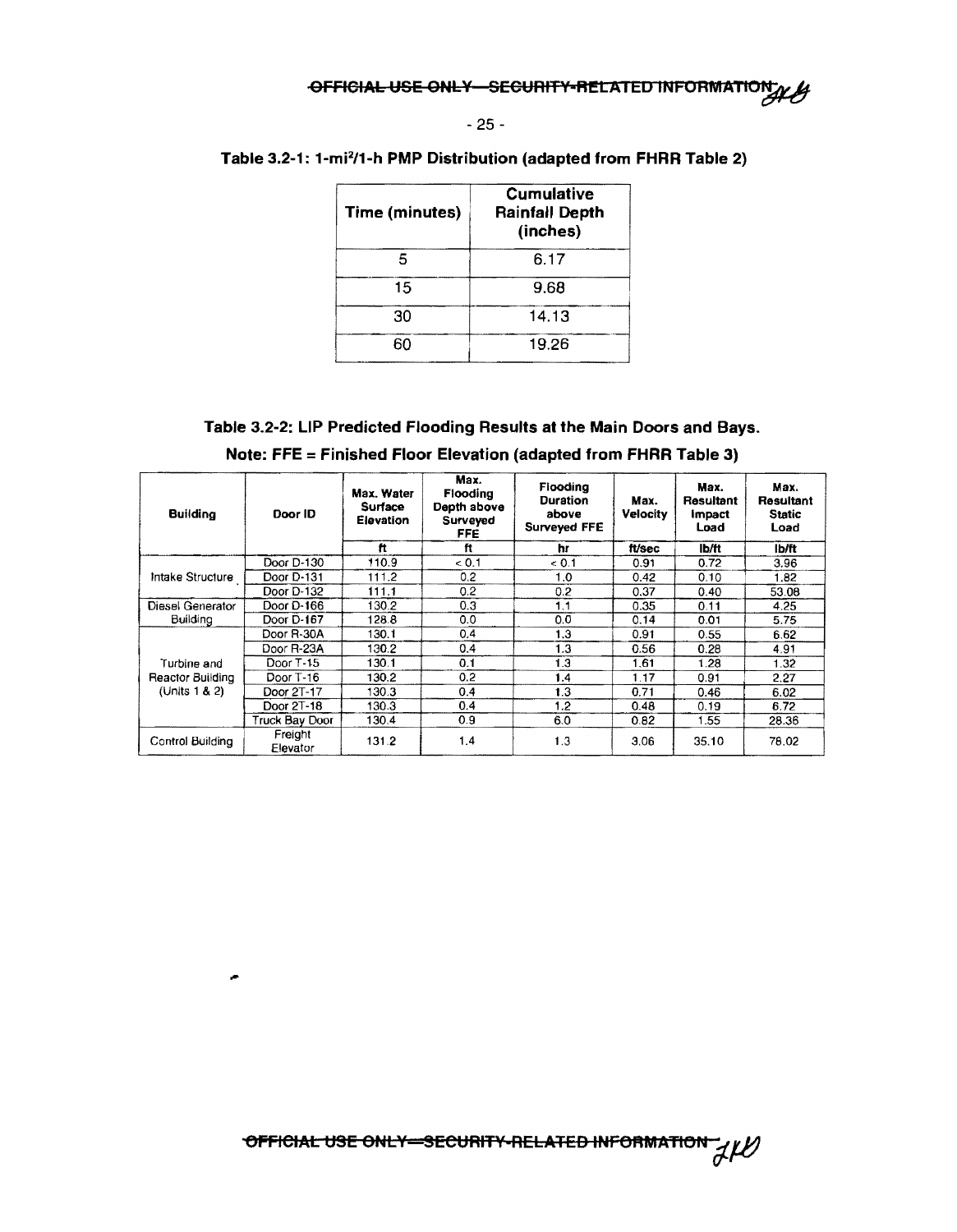OFFICIAL USE ONLY-SECURITY-RELATED INFORMATION

- 26 -

| Mechanism                                                                              | <b>Stillwater</b><br><b>Elevation</b>    | Waves/<br>Runup          | Reevaluated<br><b>Hazard</b><br><b>Elevation</b> | Reference                        |
|----------------------------------------------------------------------------------------|------------------------------------------|--------------------------|--------------------------------------------------|----------------------------------|
| <b>Local Intense Precipitation</b>                                                     |                                          |                          |                                                  |                                  |
| Control Building 1-hr 1 sq. mi.<br><b>PMP</b>                                          | $131.2 \text{ ft}$<br>NGVD <sub>29</sub> | Minimal                  | $131.2 \text{ ft}$<br>NGVD29                     | <b>FHRR Table 3</b>              |
| Intake Structure 1-hr 1 sq. mi.<br><b>PMP</b>                                          | 111.2 $ft$<br>NGVD29                     | Minimal                  | $111.2$ ft<br>NGVD <sub>29</sub>                 | FHRR Table 3                     |
| Diesel Generator Building 1-hr<br>1 sq. mi. PMP                                        | $130.2 \text{ ft}$<br>NGVD29             | Minimal                  | $130.2 \text{ ft}$<br>NGVD29                     | FHRR Table 3                     |
| Turbine and reactor Building<br>(Unit 1 and 2) 1-hr 1 sq. mi.<br><b>PMP</b>            | 130.4 ft<br>NGVD29                       | Minimal                  | $130.4 \text{ ft}$<br>NGVD <sub>29</sub>         | FHRR Table 3                     |
| <b>Streams and Rivers</b>                                                              | 109.6 ft<br>NGVD29                       | <b>Not</b><br>applicable | 109.6 ft<br>NGVD29                               | FHRR Section 5.b and<br>Table 13 |
| <b>Failure of Dams and Onsite</b><br><b>Water Control/Storage</b><br><b>Structures</b> |                                          |                          |                                                  |                                  |
| Dam Breach and Failures -<br><b>Overtopping Failure</b>                                | <b>Altre</b>                             |                          |                                                  | FHRR Section 5.c and<br>Table 13 |
| Dam Breach and Failures -<br>Seismic Failure                                           | $\frac{1}{2}$                            | $\blacksquare$           |                                                  | FHRR Section 5.c and<br>Table 13 |
| Combined Effect (PMF with<br>overtopping dam failure and<br>wind-induced waves)        |                                          |                          |                                                  | FHRR Section 5.i and<br>Table 13 |

#### Table 4.1-1: Reevaluated Flood Hazards for Flood-Causing Mechanisms

Note 1: The licensee is expected to develop flood event duration parameters and applicable flood associated effects to conduct the MSA. The staff will evaluate the flood event duration parameters (including warning time and period of inundation) and flood associated effects during its review of the MSA.

Note 2: Reevaluated hazard mechanisms bounded by the current design basis (see Table 3.1-1) are not included in this table.

Note 3: Reported.values are rounded to the nearest one-tenth of a foot.

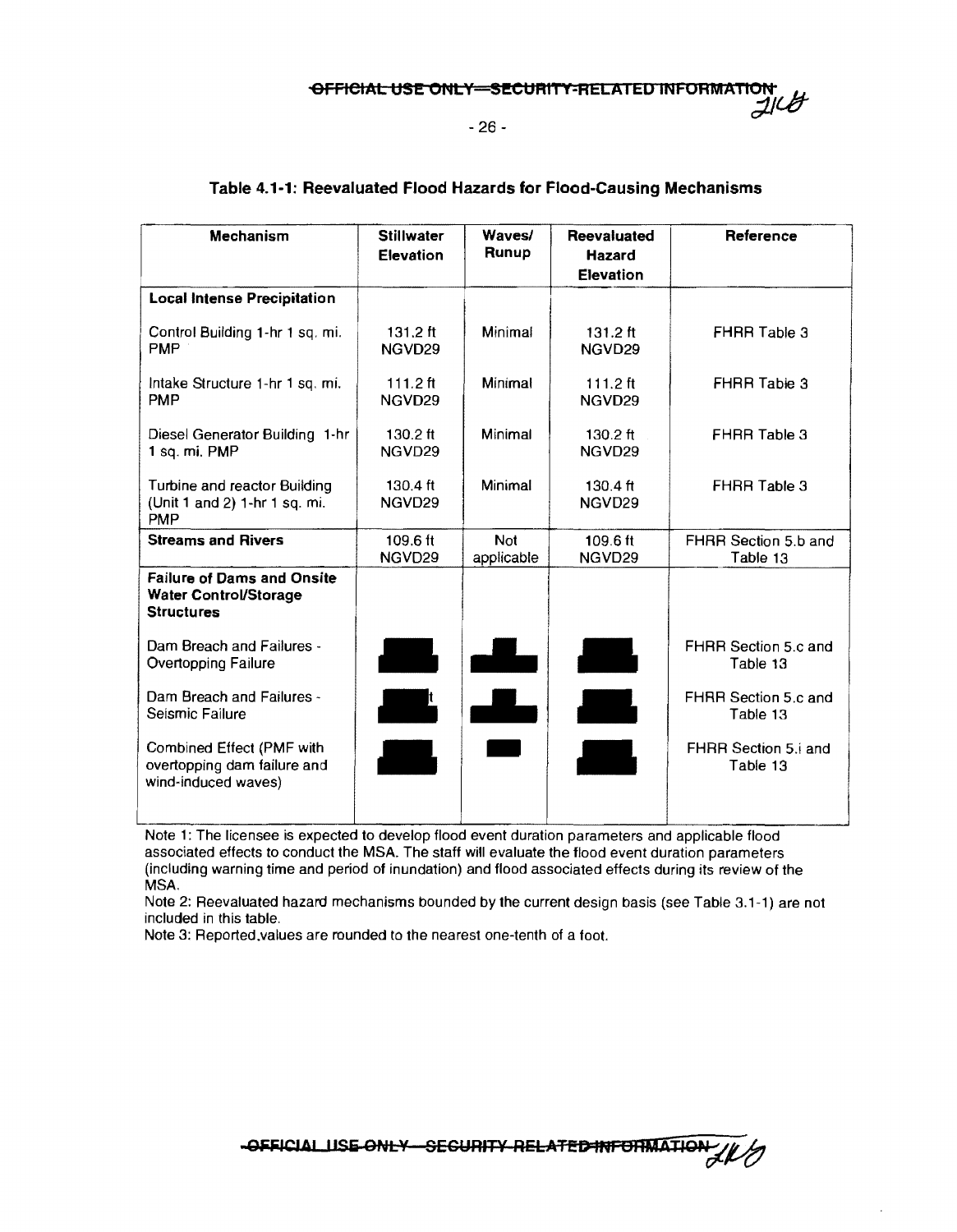- 27 -

#### **Table 4.2-1: Flood Event Duration for Flood-Causing Mechanisms**

| <b>Flood-Causing</b><br><b>Mechanism</b>                                           | <b>Time Available</b><br>for Preparation<br>for Flood Event | Duration of<br>Inundation of<br>$Site^{(1)}$                                                                                                     | <b>Time for Water</b><br>to Recede from<br>Site | Reference           |
|------------------------------------------------------------------------------------|-------------------------------------------------------------|--------------------------------------------------------------------------------------------------------------------------------------------------|-------------------------------------------------|---------------------|
| Local Intense<br>Precipitation and<br>Associated<br>Drainage                       | Not provided                                                | 1.0 h (Intake<br>Structure)<br>1.1 h (Diesel<br>Generator<br>Building)<br>6.0 h (Turbine and<br>Reactor Building)<br>1.3 h (Control<br>Building) | Not provided                                    | <b>FHRR Table 3</b> |
| Streams and<br><b>Rivers</b>                                                       | Site not inundated                                          | Site not inundated                                                                                                                               | Site not inundated                              | FHRR Table 13       |
| <b>Failure of Dams</b><br>and Onsite Water<br>Control/Storage<br><b>Structures</b> | Not provided                                                | Not provided                                                                                                                                     | Not provided                                    | FHRR Table 13       |

 $\sp{^{(1)}}$  The duration of inundation of site values represent the overall maximum flooding duration above surveyed finished floor elevation at the main doors and bays listed in FHRR Table 3.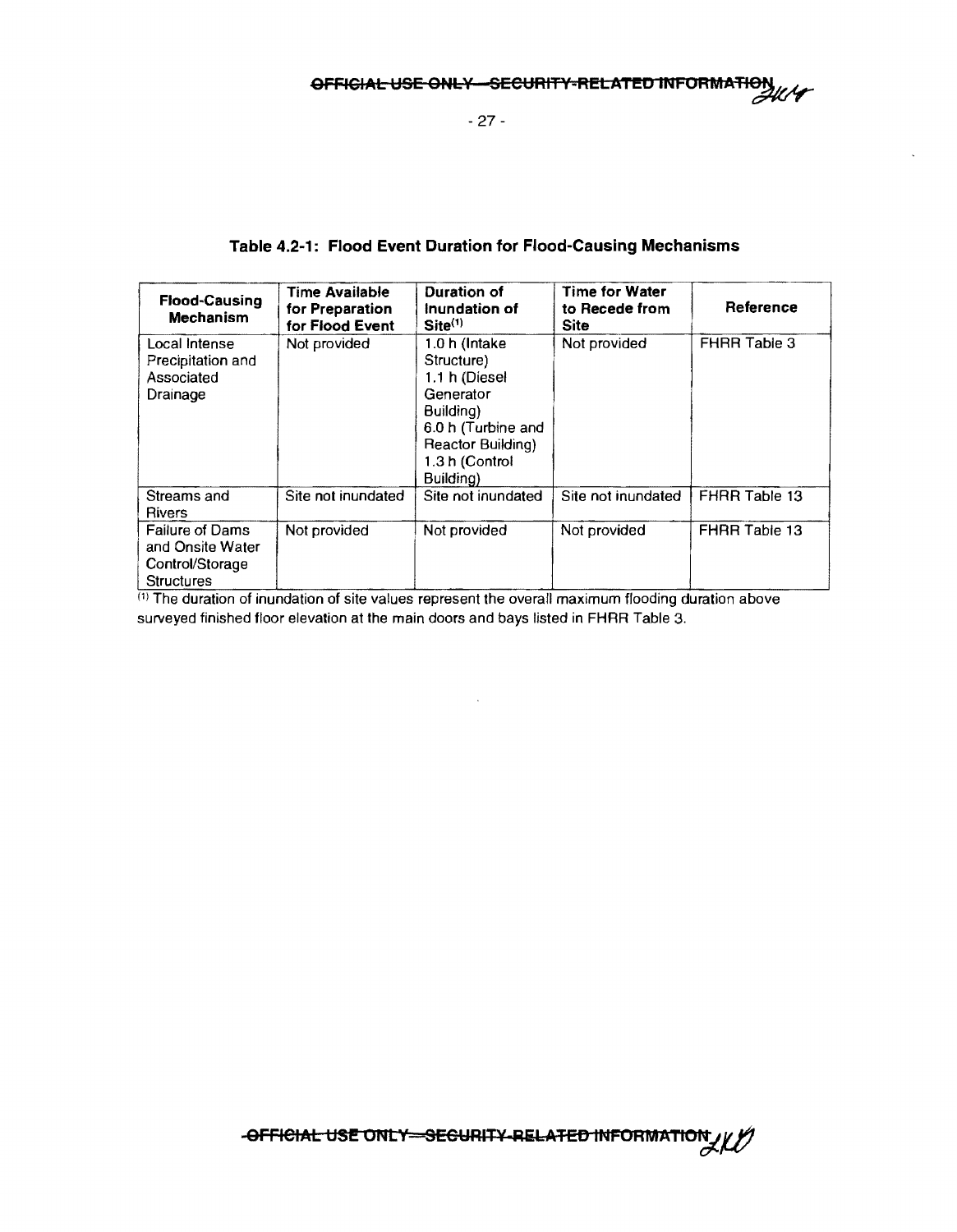#### - 28 -

#### Table 4.3-1 Integrated Assessment Associated Effects Inputs<sup>(1),(2)</sup>

|                                                                                 | <b>Flooding Mechanism</b>                                                                                                                                                                                                                               |                                                                                                  |                                                       |
|---------------------------------------------------------------------------------|---------------------------------------------------------------------------------------------------------------------------------------------------------------------------------------------------------------------------------------------------------|--------------------------------------------------------------------------------------------------|-------------------------------------------------------|
| <b>Associated</b><br><b>Effects Factor</b>                                      | <b>Local Intense</b><br>Precipitation                                                                                                                                                                                                                   | <b>Failure of Dams and</b><br><b>Onsite Water</b><br><b>Control/Storage</b><br><b>Structures</b> | Reference                                             |
| Hydrodynamic<br>loading at plant<br>grade (maximum<br>resultant static<br>load) | 53.08 lb/ft (Intake<br>Structure)<br>78.02 lb/ft (Powerblock)                                                                                                                                                                                           | Not Provided                                                                                     | FHRR Table 3                                          |
| Debris loading at<br>plant grade<br>(maximum resultant<br>impact load)          | 0.72 lb/ft (Intake Structure)<br>35.10 lb/ft (Powerblock)                                                                                                                                                                                               | Not Provided                                                                                     | FHRR Table 3                                          |
| Sediment loading<br>at plant grade                                              | Not Applicable                                                                                                                                                                                                                                          | <b>Not Provided</b>                                                                              | <b>Not Provided</b>                                   |
| Sediment<br>deposition and<br>erosion                                           | Sediment deposition and<br>aggradation has been<br>documented at the Intake<br>Structure. Georgia Power<br>Company conducts<br>continuous monitoring of<br>the Altamaha River<br>adjacent to the site to<br>ensure minimum water<br>depth requirements. | Not Provided                                                                                     | FHRR Section 4f,<br><b>Additional Site</b><br>Details |
| Concurrent<br>conditions,<br>including adverse<br>weather                       | <b>Not Provided</b>                                                                                                                                                                                                                                     | Not Provided                                                                                     | Not Provided                                          |
| Other pertinent<br>factors (e.g.,<br>waterborne<br>projectiles)                 | Not Provided                                                                                                                                                                                                                                            | Not Provided                                                                                     | Not Provided                                          |

 $\text{^{(1)}}$  The Hydrodynamic and debris loading values represent the overall maximum load at the main doors and bays listed in FHRR Table 3.

 $(2)$ 

OFFICIAL USE ONLY-SECURITY RELATED INFORMATION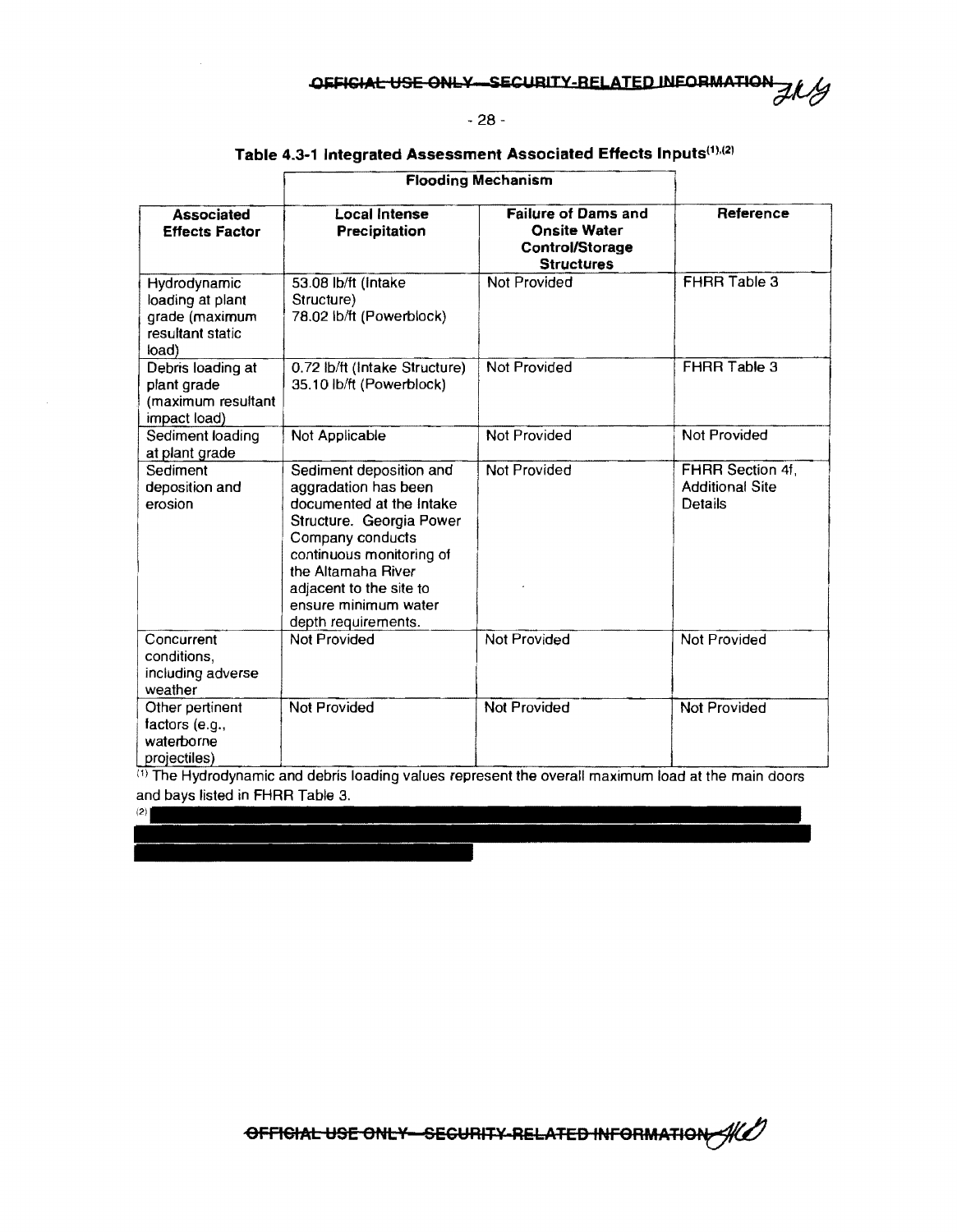



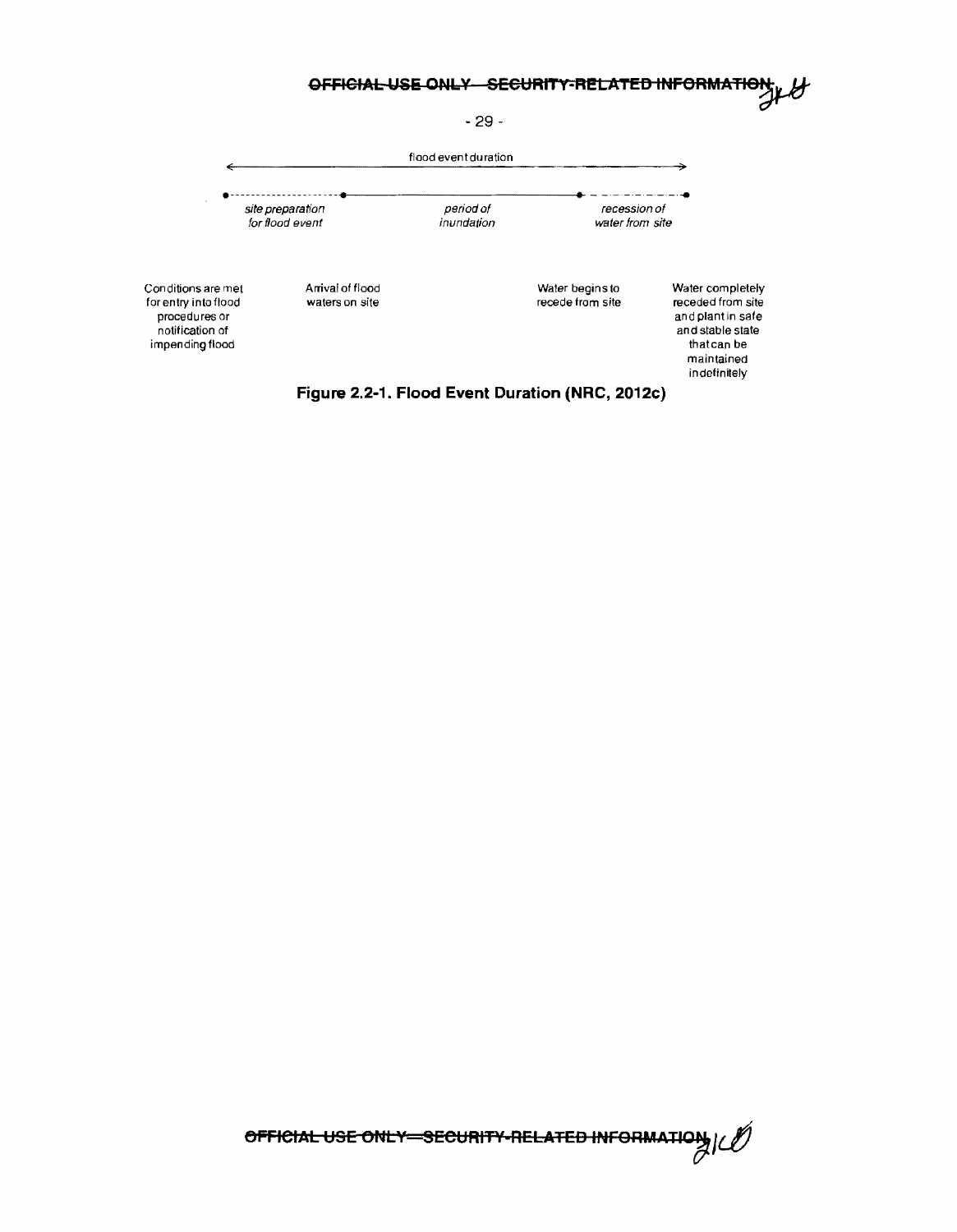

Figure 3.1.1-1: Map of Hatch location (from FHRR, SNC 2014a)

-OFFICIAL USE ONLY SECURITY RELATED INFORMATION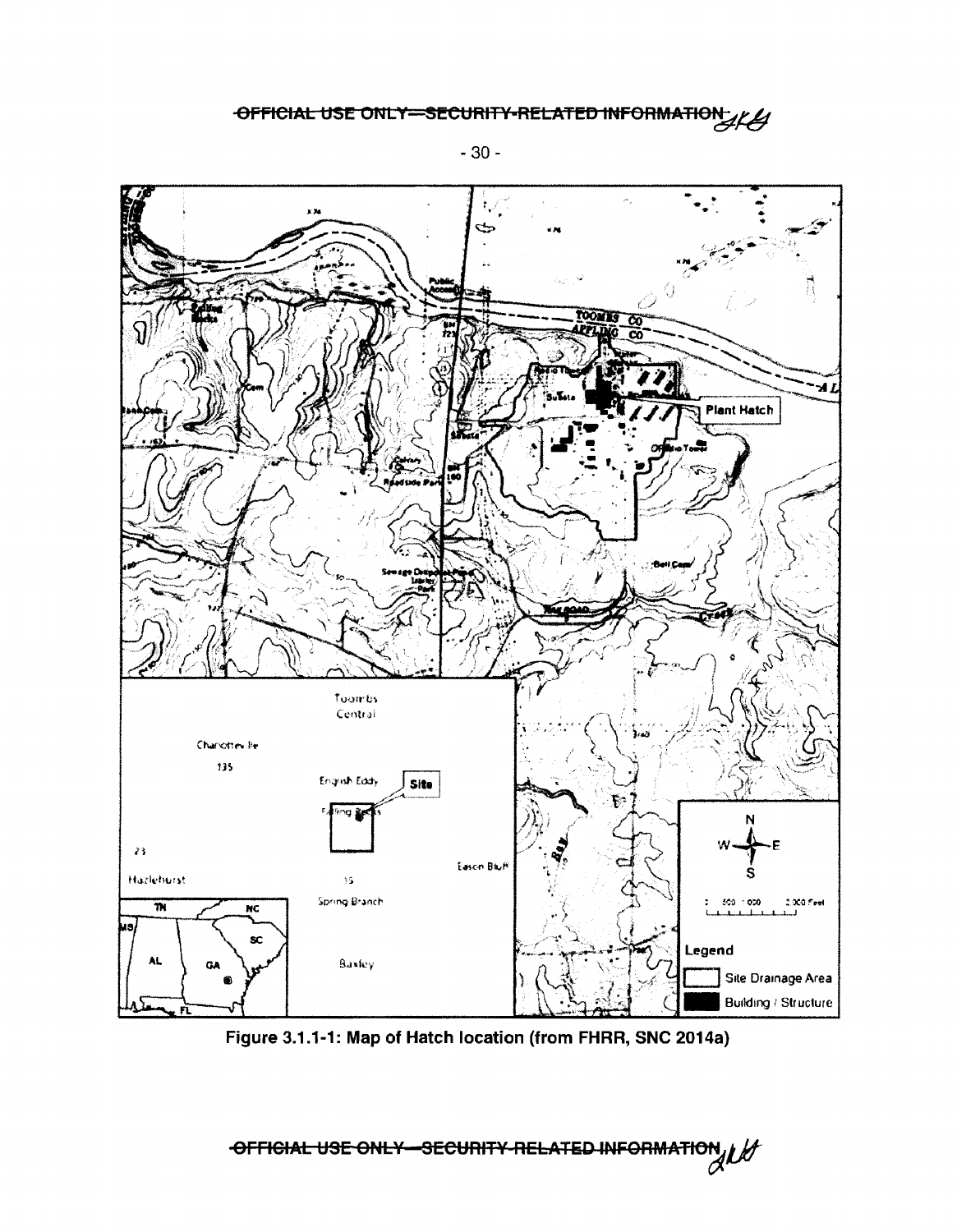

Figure 3.2-1: Site layout and topography (from FHRR, SNC 2014a)

OFFICIAL USE ONLY SECURITY-RELATED INFORMATION **My**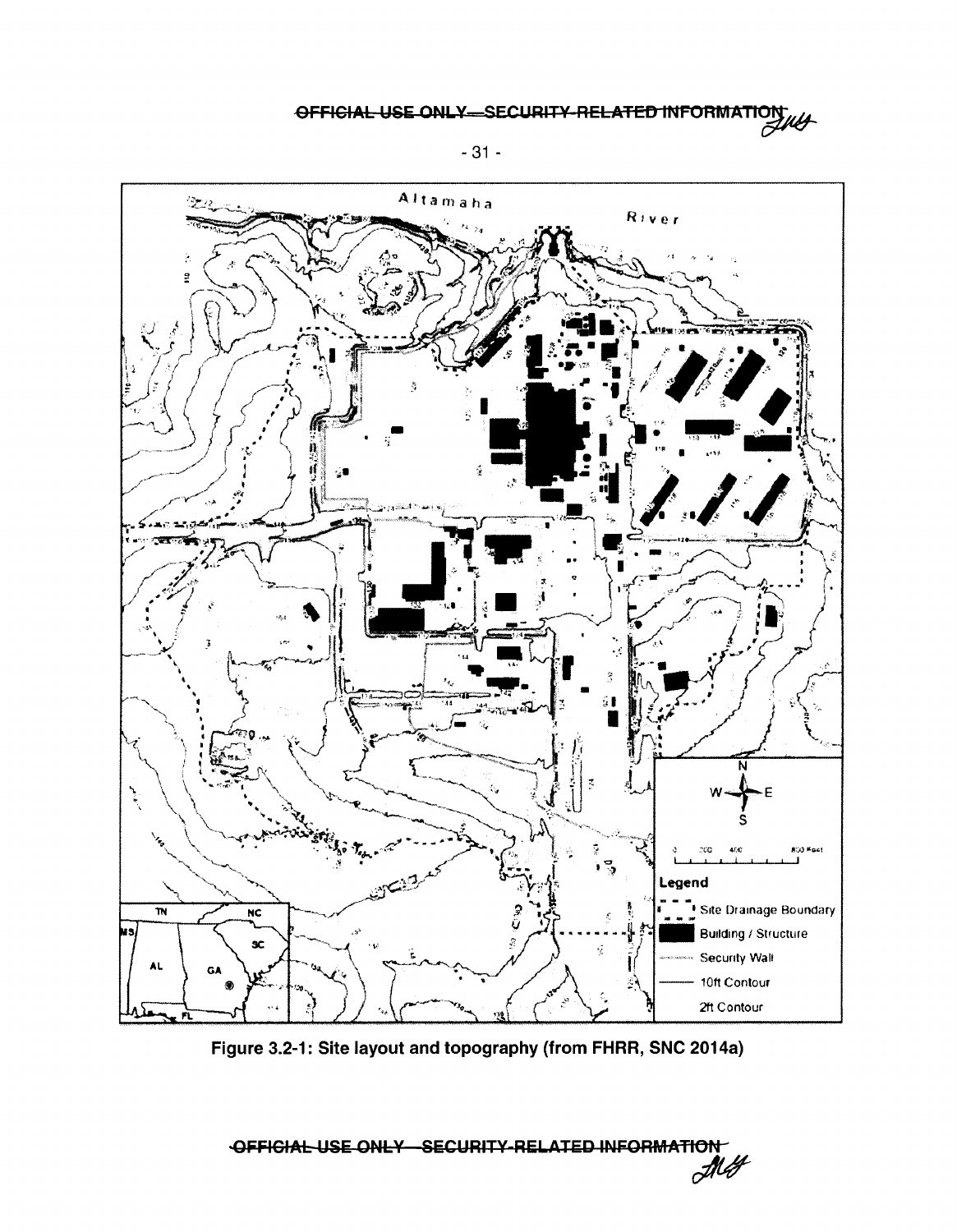- 32 -



Figure 3.3-1: Streamflow and watershed locations {from FHRR, SNC 2014a)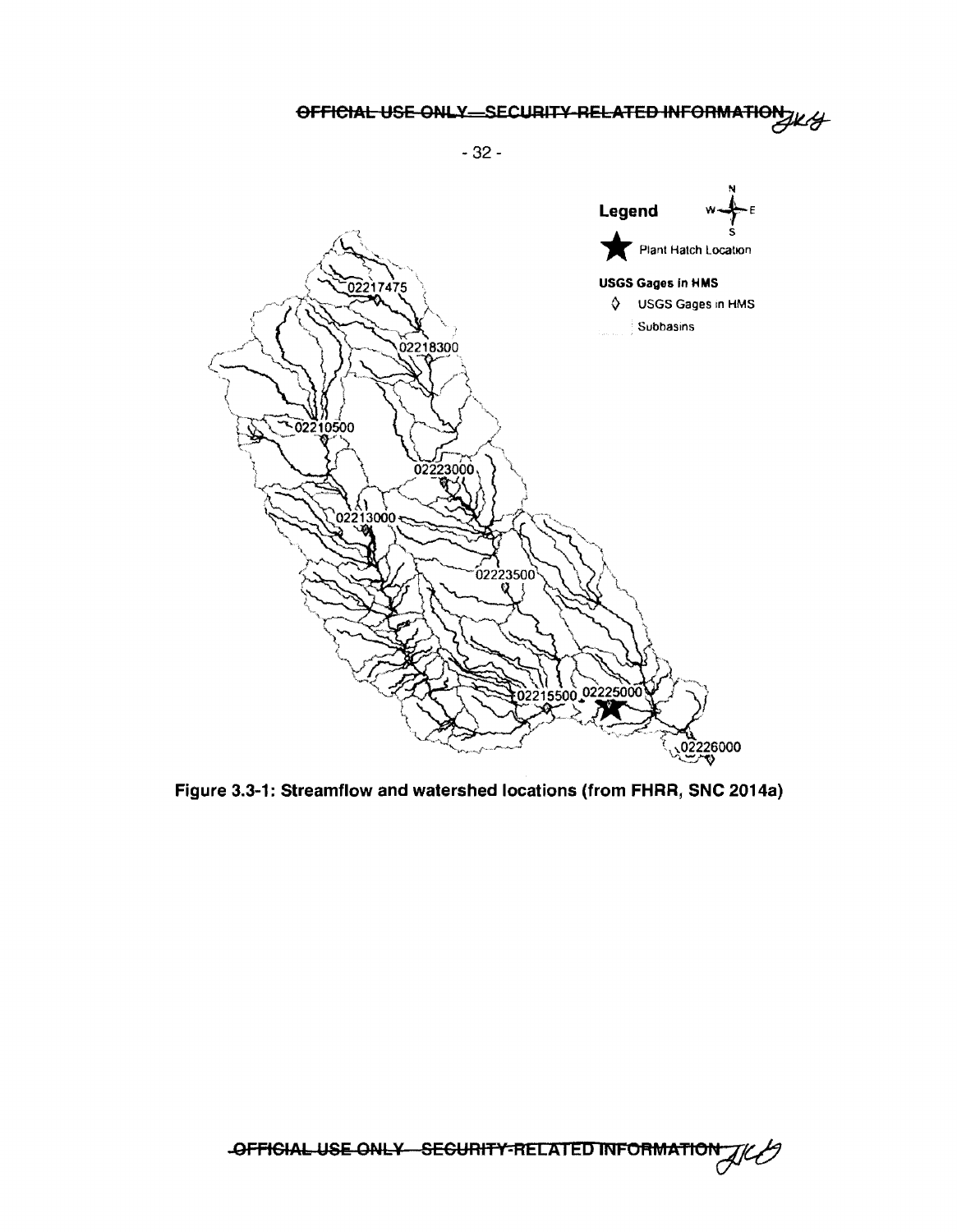**OFFICIAL USE ONLY-SECURITY-RELATED INFORMATION:** 



**Figure 3.3-2: Temporal distributions of the critical PMP event (from FHRR, SNC 2014a)**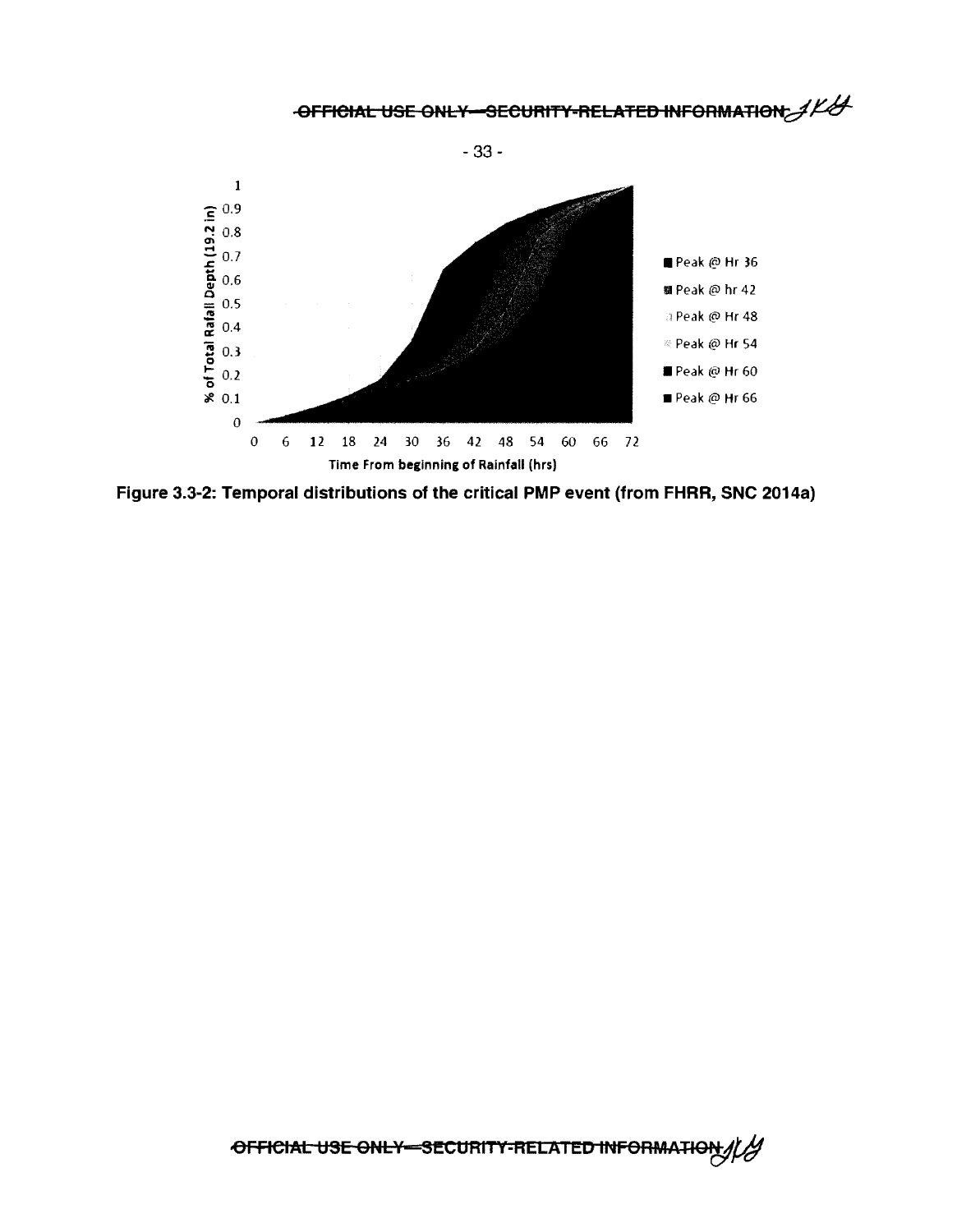- 34 -



Figure 3.4-1: Hatch watershed and location of major dams (from FHRR, SNC 2014a)



 $\hat{\boldsymbol{\cdot}$